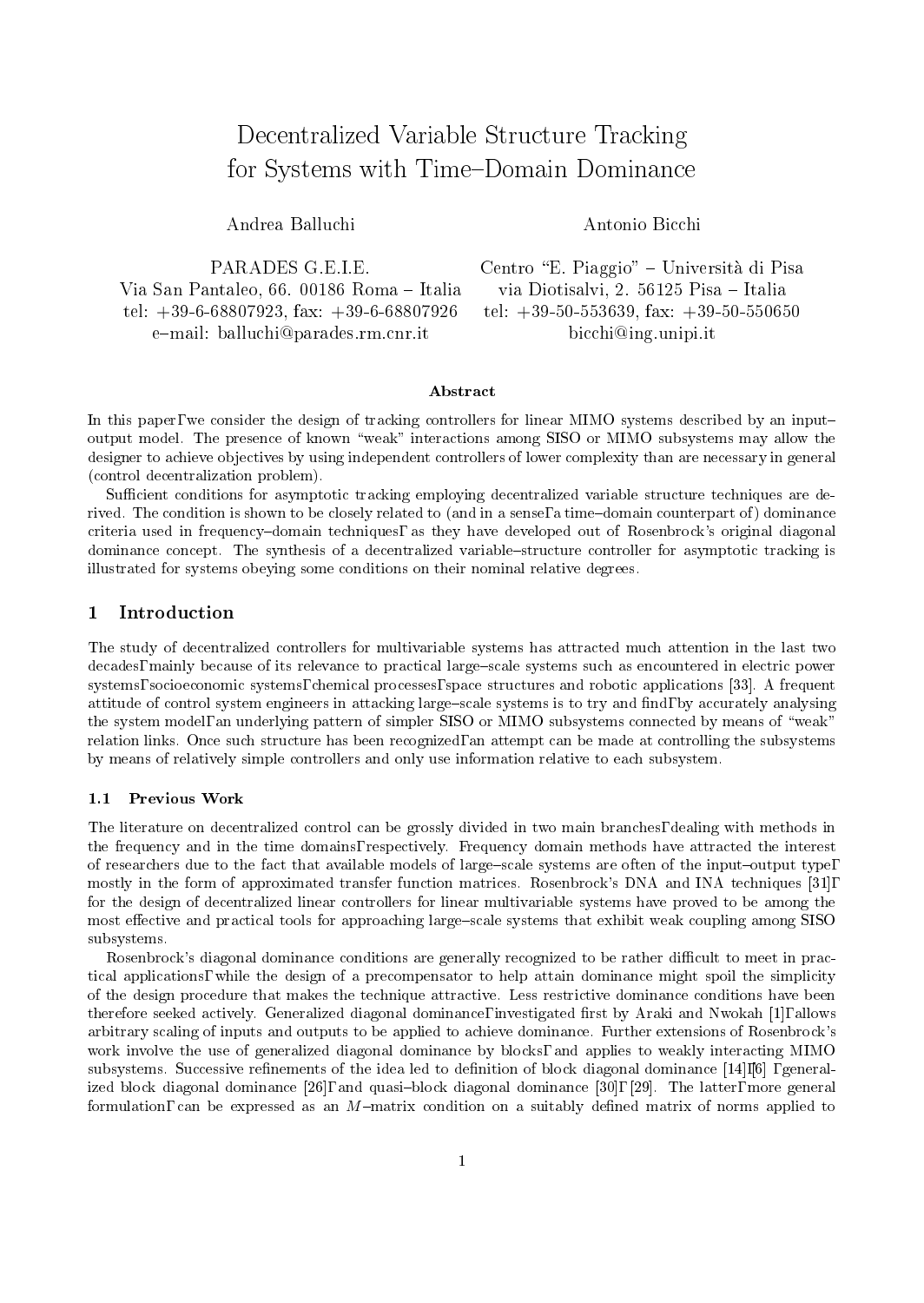transfer function blocks. A coherent treatment of dominance concepts from both the standard and  $M$ -matrix approaches is developed in Yeung and Bryant [41], who also introduce the more general concept of \fundamental dominance". In that paper, the relationship between dominance, system approximation, and robust stability  $\acute{a}$ la Doyle [12],[13] is also enlightened.

On the other hand, while state-space, centralized methods for multivariable tracking or servomechanism problems in LTI systems based on the internal model principle (see e.g. [46]) attracted much attention, decentralized controllers for robust tracking in large-scale systems have also been an active research area. The pioneering work of Wang and Davison [44] and Davison [9] has been followed by important contributions, among which we mention Gavel and Siljak [17], Chen *et al.* [8], Ioannou [18], Shi and Singh [32].

At about the same time, application of variable structure controllers (VSC) to multivariable systems has begun to be investigated [37], and VS solutions to the MIMO servomechanism problem have been proposed [43]; also, see [10] for a tutorial introduction). A particularly prolific area of application has been the control of robot arms [42], [2], [36]. More recently, efforts have been spent at developing decentralized variable structure controllers (DVSC) in order to conjugate the outstanding performance provided by VSC even in the presence of nonlinear, uncertain plants with the requirements of limited controller complexity encountered in typical largescale problems. Lefebvre et al. [25], Matthews and DeCarlo [27], Khurana et al. [23] studied decentralized VS stabilizing controllers, while the tracking controller problem for a class of interconnected multivariable systems has been given a solution by Matthews and DeCarlo [28]. Variable structure methods for tracking control of complex mechanical systems that cannot be considered algebraically interconnected (such as robot arms) have been discussed by Singh [34]. The authors [4] have derived necessary and sufficient conditions for robust perfect tracking under variable structure control.

#### 1.2 Main Contributions and Organization

In this paper we investigate the connections between input-output dominance concepts and VSC techniques for decentralized control of general multivariable systems. In order to retain the practice–oriented flavour of frequency-domain methods, the assumed model of the plant is an input/output relationship as represented e.g. by a transfer matrix G.

The problem addressed is to find conditions on a plant **G** under which a VSC law that achieves asymptotic tracking on a block-diagonal approximation  $G_D$ , is guaranteed to accomplish the same performance on the actual plant G. A sufficient condition for the existence of such controller is produced in Theorem 1. The condition can be regarded as a time-domain counterpart of Rosenbrock-like dominance conditions.

This theoretical result is utilized to synthesize practical decentralized tracking controllers for systems having unit row-relative degrees. Rather than on sliding-mode observer design, the proposed controller is based on a novel scheme, somewhat affine to reference-model tracking.

The problem is formulated precisely in Section 2. The new dominance conditions for decentralization are proposed in Section 3. Section 4 presents the synthesis of the tracking VS controller for systems with row-relative degree one and unaccessible states. Finally, in Section 5, simulation results are reported on the application of such control scheme to systems with different dominant patterns.

#### $\overline{2}$ Background and Problem Setup

Consider an m-inputs, m-outputs strictly proper MIMO system as comprised of  $N \le m$ , m<sub>i</sub>-inputs, m<sub>i</sub>outputs "weakly" interacting square subsystems, with  $m = m_1 + \ldots + m_N$ . We assume at this stage that such an interconnection structure has been identified by the designer, and that inputs and outputs have been arranged and partitioned in contiguous groups so as to reflect the subsystem structure (algorithms to achieve this in a preliminary analysis phase have been discussed e.g. in [5]). Accordingly, decompose the transfer matrix  $\mathbf{G}(s)$  of the given system in the sum of a nominal part  $\mathbf{G}_D(s)$  and an additive term  $\mathbf{G}_C(s)$ , namely

$$
\mathbf{G}(s) = \mathbf{G}_D(s) + \mathbf{G}_C(s). \tag{1}
$$

For decentralized control, the nominal part of the plant is block diagonal

$$
\mathbf{G}_D(s) = \mathsf{diag}(\mathbf{G}_1(s), \dots, \mathbf{G}_N(s)).
$$

It is assumed that the minimal substitution of the ifter matrix of the ifter  $\mathcal{N}(s)$  is a strictly proper rational substitution of the ifter rational substitutional substitutional substitution of the ifter rational sub matrix with full rank over the field of complex numbers, implying that the number of effective inputs and the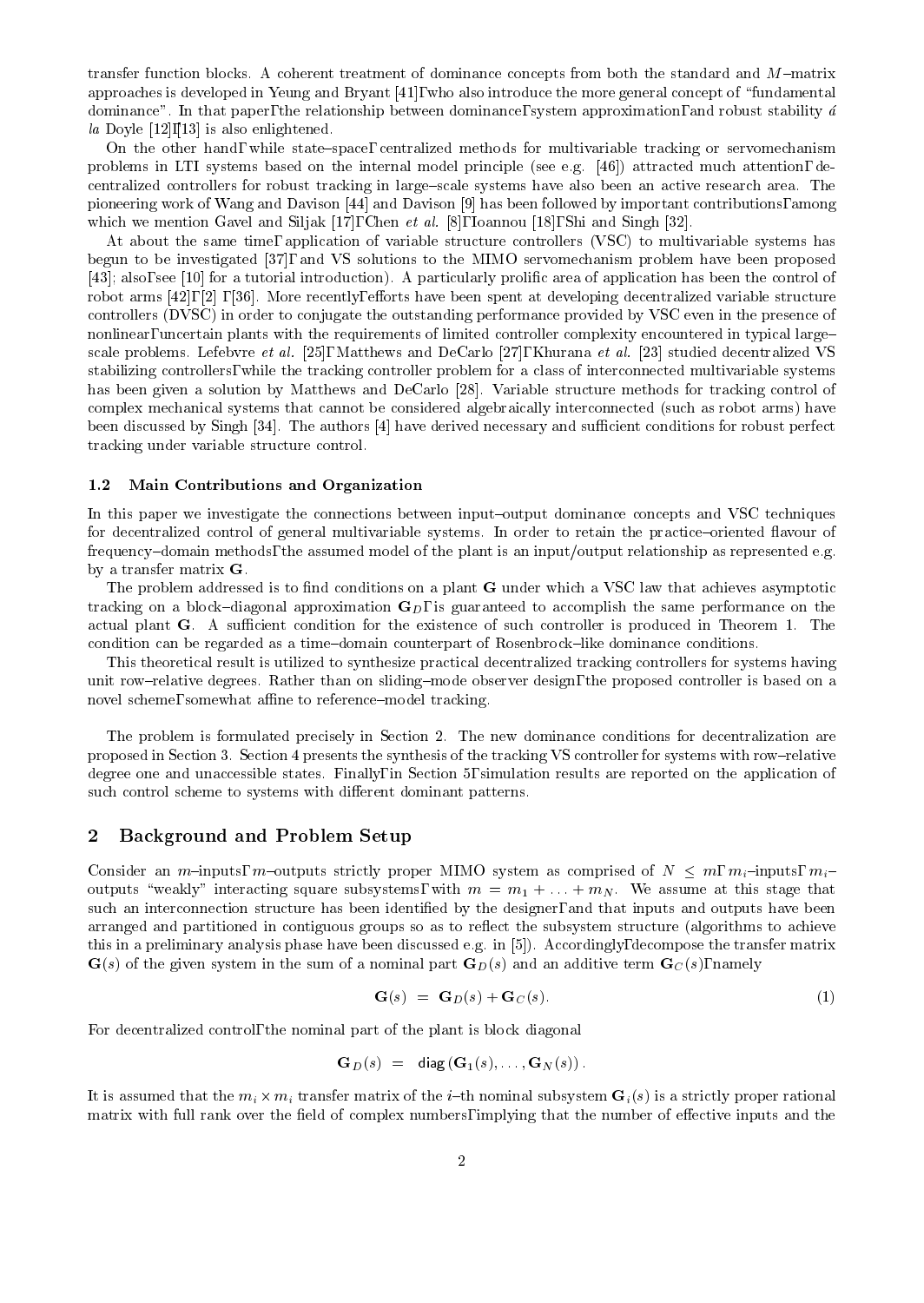number of effective outputs of the *i*-subsystem is actually  $m_i$ . The system  $\mathbf{G}_C$  is decomposed in blocks  $\mathbf{G}_{ij}$  of dimension minutes are a set of the set of the set of the set of the set of the set of the set of the set of th

Based on such decomposition, classical results on decentralized control show that, if a constant block-diagonal feedback K stabilizes the nominal system, i.e. if  $I + KG_D$  is Hurwitz, sufficient conditions for K to stabilize the real plant G can be given in terms of the matrix

$$
\mathbf{Q} = (\mathbf{K}^{-1} + \mathbf{G}_D)^{-1} \mathbf{G}_C,\tag{2}
$$

with the inherited block partition

$$
\mathbf{Q} = \{\mathbf{Q}_{ij}\}\qquad \qquad \mathbf{Q}_{ij} = (\mathbf{K}_{ii}^{-1} + \mathbf{G}_i)^{-1}\mathbf{G}_{ij}.
$$

Denoting by  $D$  the Nyquist contour, two such sufficient conditions are independently

$$
\rho(\{\mathbf{Q}_{ij}(s)\}) \quad < \quad 1, \quad \forall s \in \mathcal{D};\tag{3}
$$

$$
\rho_{PF}(\{\|\mathbf{Q}_{ij}(s)\|\}) \quad < \quad 1, \ \ \forall s \in \mathcal{D}, \tag{4}
$$

where  $\rho(\cdot)$  is the spectral radius of a matrix on the complex field,  $\rho_{PF}(\cdot)$  is the Perron-Frobenius root of a real nonnegative matrix, and  $\|\cdot\|$  is any induced norm on the space of complex matrices of given dimensions (for a proof of  $(3)$  and  $(4)$ , see [41], and [30], respectively).

Motivated by these results, we investigate under what conditions a given VS controller that achieves asymptotic tracking of a given class of reference output trajectories  $y_r(t)$  with a specified error dynamics and bounded input disturbances  $\nu(t)$  for the nominal plant, maintains the same characteristics when connected to the real plant.

To make this idea more precise, consider a controllable realization  $S_i$  of the nominal subsystem  $G_i$ ,

$$
\mathcal{S}_i: \begin{cases} \dot{\mathbf{x}}_i = \mathbf{A}_i \mathbf{x}_i + \mathbf{B}_i (\mathbf{u}_i + \boldsymbol{\nu}_i), & \mathbf{x}_i(0) = \mathbf{x}_i^o \\ \bar{\mathbf{y}}_i = \mathbf{C}_i \mathbf{x}_i \end{cases} \tag{5}
$$

with initial conditions satisfying

$$
\|\mathbf{x}_{i}^{o}\|_{\infty} \leq \rho_{i} \in \mathbb{R}_{+}.\tag{6}
$$

For further convenience, realization  $S_i$  is chosen in a column-wise controllable canonical form, namely

$$
\mathbf{A}_{i} = \text{ diag}\left(\mathbf{A}_{i}^{(1)}, \ldots, \mathbf{A}_{i}^{(m_{i})}\right), \quad \mathbf{B}_{i} = \text{ diag}\left(\mathbf{b}_{i}^{(1)}, \ldots, \mathbf{b}_{i}^{(m_{i})}\right), \quad \mathbf{C}_{i} = \left[\mathbf{C}_{i}^{(1)}, \ldots, \mathbf{C}_{i}^{(m_{i})}\right],\tag{7}
$$

where  $(\mathbf{A}_i^{(j)}, \mathbf{b}_i^{(j)}, \mathbf{C}_i^{(j)})$  are minimal realizations (of order  $n_i^{(j)}$ ) in controllable canonical–form of the j–th column<br>of  $\mathbf{G}_i$ . We assume in this section that the states  $\mathbf{x}_i \in \mathbb{R}^{n_i}$  are acc be removed in Section 4). Input disturbances  $\nu_i$  represent noise on the actuators and possibly nonlinearities satisfying the so-called matching conditions.

Denoting by  $L_a^{\infty}$  the space of functions  $\mathbf{r} : \mathbb{R} \to \mathbb{R}^3$  such that

$$
\left\|\mathbf{f}(t)\right\|_{\infty} = \max_{k=1,q} \sup_{t\geq 0} |f_k(t)| < \infty,
$$

iet the  $i$ -th disturbance vector  $\boldsymbol{\nu}_i \in \mathbf{L}_{m_i}$ , with

$$
\|\nu_i(t)\|_{\infty} \le N_i \in \mathbb{R}_+, \tag{8}
$$

and let the class of desired trajectories to be followed be described by the  $n_i$ -th order system  $\mathcal{R}_i$ ,

$$
\mathcal{R}_i: \begin{cases} \dot{\mathbf{r}}_i = \mathbf{A}_{ri} \mathbf{r}_i + \mathbf{B}_{ri} \mathbf{v}_{ri}, & \mathbf{r}_i(0) = \mathbf{r}_i^o \\ \mathbf{y}_{ri} = \mathbf{C}_{ri} \mathbf{r}_i \end{cases} (9)
$$

where  $(A_{ri}, B_{ri}, C_{ri})$  are in column-wise controllable canonical form (hence  $B_{ri} = B_i$ ),  $A_{ri}$  is stable,  $C_{ri} = C_i$ , and  $\mathbf{v}_{ri} \in \mathbf{L}_{m_i}$  with

$$
\|\mathbf{v}_{ri}(t)\|_{\infty} \le V_i \in \mathbb{R}_+ \quad \text{and} \quad \|\mathbf{r}_i^o\|_{\infty} \le \rho_{ri} \in \mathbb{R}_+.
$$
 (10)

Hence, restrictions on reference trajectories  $y_{ri}$  amount to boundedness and some mild regularity conditions in case  $S_i$  is minimum-phase. If  $S_i$  has some zero in the closed right half-plane (CRHP), reference trajectories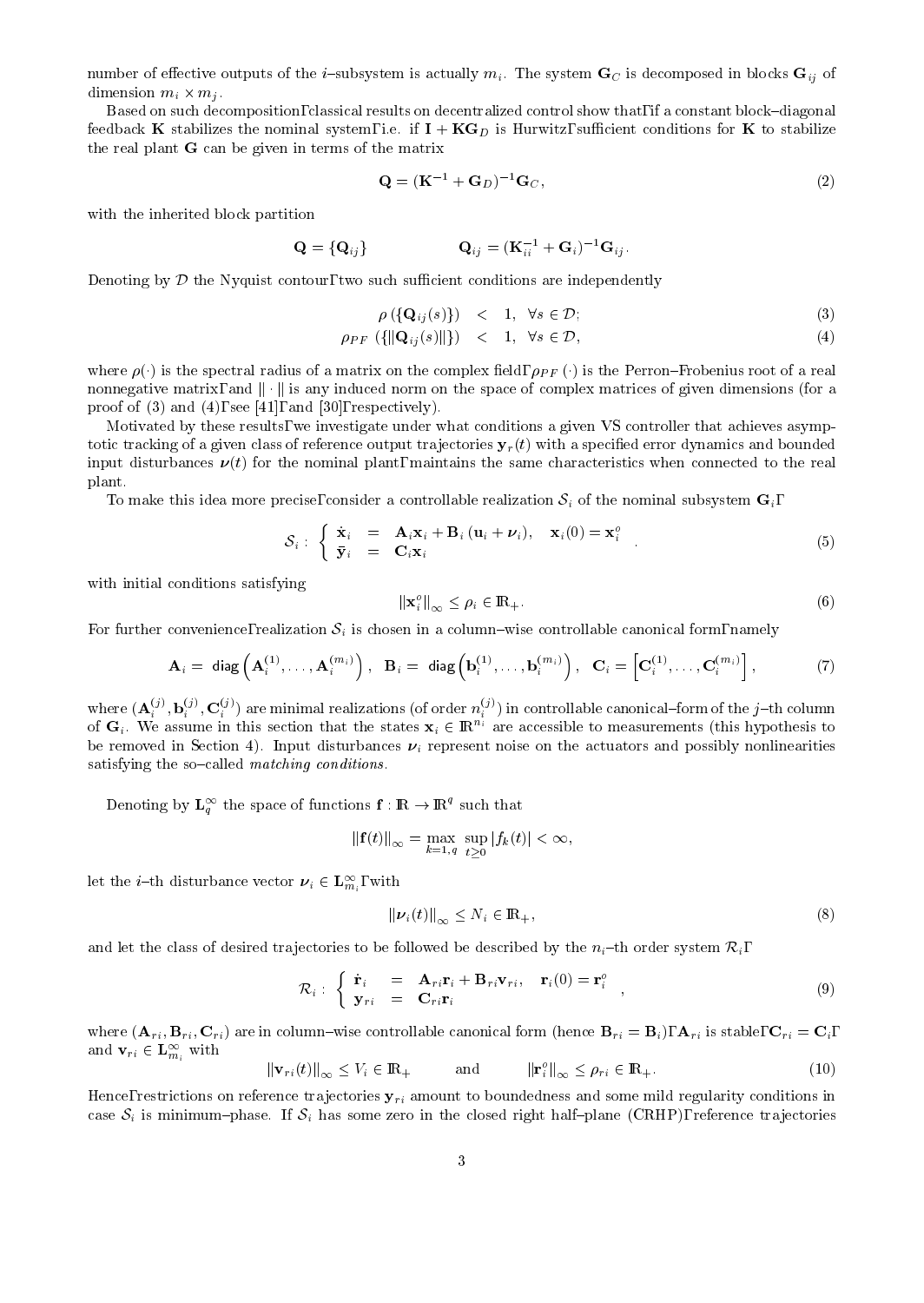are generated through a system with the same CRHP zeroes. Although more general tracking schemes can be devised (see e.g. [24]), the one considered above is sufficiently general for the purposes of this paper, while it lends itself to straightforward application of the theory of sliding modes [37], which is briefly reviewed as follows.

The dynamics of tracking error between reference states  $\mathbf{r}_i$  and states of the diagonal subsystem  $\mathbf{x}_i$  (and hence, the dynamics of output tracking errors) can be chosen by enforcing a sliding motion on a linear manifold  $\Sigma_i = \{ \mathbf{x}_i \in \mathbb{R}^{n_i} | \sigma_i = \mathbf{0} \}$ , where  $\sigma_i \in \mathbb{R}^{m_i}$  is defined as

$$
\sigma_i = \Gamma_i (\mathbf{x}_i - \mathbf{r}_i), \ \Gamma_i \in \mathbb{R}^{m_i \times n_i}.
$$
 (11)

A convenient choice for the realization above is  $\mathbf{\Gamma}_i = \text{diag}(\mathbf{\Gamma}_i^{(1)}, \dots, \mathbf{\Gamma}_i^{(m)})$  $\bigl(\begin{smallmatrix} 1 \ 1 \end{smallmatrix}\bigr), \ldots, \boldsymbol{\Gamma}^{(m_i)}_i \bigr), \, \, \boldsymbol{\Gamma}^{(j)}_i \, \, \in \, \, {\rm I\!R}^{1 \times n_i^{(j)}} \, \, \, \text{such that}$  $\Gamma_i^{(j)}$   $\mathbf{b}_i^{(j)} = 1$  (hence  $\Gamma_i \mathbf{B}_i = \mathbf{I}_{m_i}$ ). Pole assignment or LQ techniques can be employed for choosing the remaining  $n_i^{\scriptscriptstyle{(o)}}=1$  free parameters in  $\Gamma_i^{\scriptscriptstyle{(o)}}$ , as descr

 $\iota$  , as described e.g. by Dorling and Zinober [11]. A well{known technique to study the behaviour of the system during the sliding motion is the method of the equivalent control. The equivalent control is the input signal upon  $\alpha_{eq}$  that solves  $\epsilon$  , we have the input signal u

$$
\mathbf{u}_{i_{eq}} = -\mathbf{\Gamma}_i(\mathbf{A}_i \mathbf{x}_i + \mathbf{B}_i \mathbf{\nu}_i - \dot{\mathbf{r}}_i). \tag{12}
$$

Therefore, by means of the equivalent control and noting that  $(I - B_i \Gamma_i)A_{ri} = (I - B_i \Gamma_i)A_i$ , the dynamics of the state error  $\mathbf{x}_i - \mathbf{r}_i$  for the system restricted to the sliding surface  $\Sigma_i$  can be expressed as

$$
\dot{\mathbf{x}}_i - \dot{\mathbf{r}}_i = (\mathbf{I} - \mathbf{B}_i \mathbf{\Gamma}_i) (\mathbf{A}_i \mathbf{x}_i - \mathbf{A}_{ri} \mathbf{r}_i - \mathbf{B}_{ri} \mathbf{v}_{ri}) = (\mathbf{I} - \mathbf{B}_i \mathbf{\Gamma}_i) \mathbf{A}_i (\mathbf{x}_i - \mathbf{r}_i),
$$
\n(13)

where the column-wise controllable canonical form of the realizations of  $S_i$  and  $\mathcal{R}_i$  is exploited. Note that only the coefficients of  $\Gamma_i$  actually appear in the sliding dynamics. Thus, the sliding motion on  $\Sigma_i$  yields the convergence of the states  $x_i$  to the states  $r_i$  with the dynamics imposed by the choice of  $\Gamma_i$ .

Consequent to a proper choice of  $\Gamma_i$ , then, outputs  $\bar{y}_i$  during sliding asymptotically track reference ouputs  $y_{ri}$  under the equivalent control (12). However, since the disturbance is unknown, the equivalent control can not be synthesized directly. Switching control laws are commonly designed as

$$
\mathbf{u}_i = -\mathbf{\Gamma}_i(\mathbf{A}_i \mathbf{x}_i - \dot{\mathbf{r}}_i) - k_i \operatorname{sign}(\boldsymbol{\sigma}_i) \tag{14}
$$

One says that a stable sliding regime exists on  $\Sigma_i$  if all system trajectories originating in a neighborhood of  $\Sigma_i$ point towards  $\Sigma_i$ , i.e.  $\sigma_i^{(i)} \sigma_i^{(i')} \leq 0$  for all components  $\sigma_i^{(i')}$  of  $\sigma_i$ . Such existence condition is met globally on the state space if and only if

$$
k_i > \|\nu_i(t)\|_{\infty} \tag{15}
$$

Furthermore, by choosing

$$
k_i = N_i + \epsilon_i \tag{16}
$$

where  $\epsilon_i > 0$ , it is guaranteed that the sliding manifold is reached in finite time, i.e. that  $\sigma_i = 0$  for all  $t > \frac{\frac{n - i\left(\frac{1}{2}\right) + \infty}{\epsilon_i}}{\epsilon_i}.$ 

In this framework, we define the tracking performance of a VSC as:

**Definition 1** A VSC law is said to achieve performance  $\mathcal{P}_{\Gamma}$  on a system **G** if it ensures the stability of a sliding regime, during which outputs of  $G$  asymptotically track reference trajectories (9), (10), with error dynamics determined by  $\Gamma_i$ , in spite of disturbances as in (8).

The problem this paper is concerned with is therefore the following:

**Problem 1** Under what conditions on a system  $G = G_D + G_C$  will a decentralized VSC law (14) exist, which achieves  $\mathcal{P}_{\Gamma}$  on  $\mathbf{G}$ ?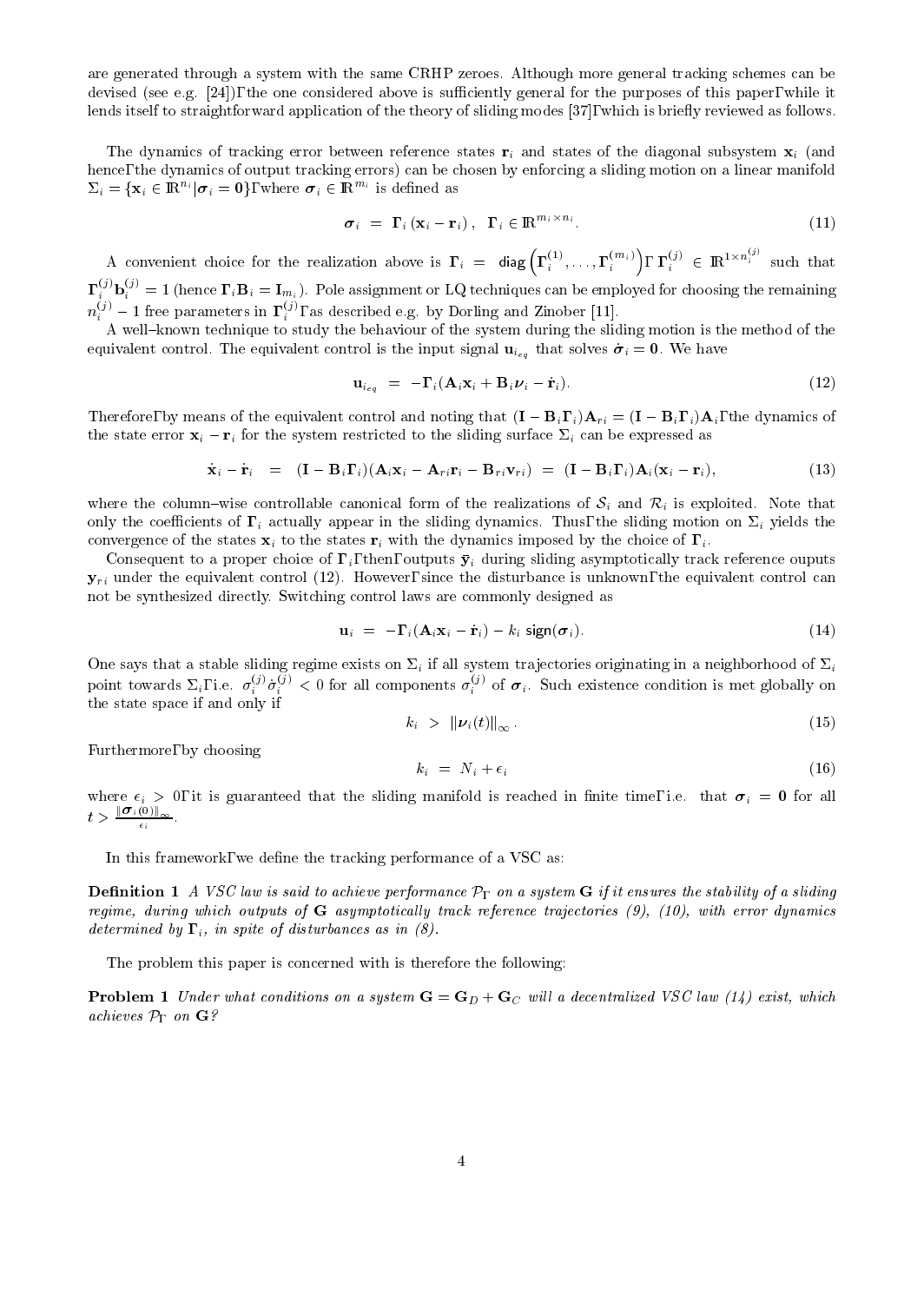# 3 Time-Domain Dominance Conditions

The *i*-th block of outputs of the plant G,  $y_i$ , can be expressed in terms of the disturbed outputs of the nominal subsystem  $G_i$  in (5), as

$$
\mathbf{y}_i = \bar{\mathbf{y}}_i + \boldsymbol{\varphi}_i \tag{17}
$$

;

with

$$
\varphi_i = \sum_{j=1,N} \varphi_{ij},
$$
  
\n
$$
\begin{cases}\n\dot{\mathbf{x}}_{ij} = \mathbf{A}_{ij} \mathbf{x}_{ij} + \mathbf{B}_{ij} (\mathbf{u}_j + \boldsymbol{\nu}_j), & \mathbf{x}_{ij} (0) = \mathbf{x}_{ij}^o \\
\varphi_{ij} = \mathbf{C}_{ij} \mathbf{x}_{ij}\n\end{cases}
$$

where  $N^2$  MIMO systems  $(A_{ij}, B_{ij}, C_{ij})$  have been introduced, each providing a minimal realization of order  $n_{ij}$  of the transfer matrix  $\mathbf{G}_{ij}$ , with initial conditions satisfying

$$
\left\| \mathbf{x}_{ij}^o \right\|_{\infty} \le \rho_{ij} \in \mathbb{R}_+.
$$
\n(18)

Consider further N  $m_i$ -inputs,  $m_i$ -outputs systems  $\mathcal{Z}_i$  of order  $n_i$ , with parameters and initial conditions equal to those of the nominal realizations in (5), and excited by an input signal  $\psi_i(t)$ ,

$$
\mathcal{Z}_i: \begin{cases} \dot{\mathbf{z}}_i = \mathbf{A}_i \mathbf{z}_i + \mathbf{B}_i \boldsymbol{\psi}_i, & \mathbf{z}_i(0) = \mathbf{x}_i^o \\ \mathbf{w}_i = \mathbf{C}_i \mathbf{z}_i \end{cases}
$$
(19)

We are interested in conditions for  $\psi_i$  under which outputs  $\mathbf{w}_i$  match the actual plant outputs  $\mathbf{y}_i$ . In order to investigate this point, we need to establish a preliminary result regarding the properness of rational matrices.

Given a proper rational function  $G(s)$ , let  $\sigma(G(s))$  denote its relative degree. If  $\sigma(g)$  is a  $p \times q$  proper rational matrix whose  $i, j$  element is  $m_{ij}(s)$ , we define the relative degree of the i<sub>t</sub> th row of  $m(s)$ ,  $v_{R_i}(m(s))$ , as the smallest relative degree in all entries of the *i*-th row of  $\mathbf{M}(s)$ 

$$
\tilde{\delta}_{R_i}(\mathbf{M}(s)) = \min_i \ \tilde{\delta}(M_{ij}(s)).
$$

<sup>j</sup>

A nonsingular <sup>p</sup> - <sup>p</sup> proper rational matrix M(s) is called row reduced with respect to the relative degree if

$$
\tilde{\delta}(\det \mathbf{M}(s)) = \sum_{i=1,p} \tilde{\delta}_{R_i}(\mathbf{M}(s)). \tag{20}
$$

Lemma 1 Let A(s) and B(s) be p-<sup>p</sup> and p-<sup>q</sup> proper rational matrix and let A(s) be row reduced with respect to the relative degree. Then the rational matrix  ${\bf A}$   $\mid$  (s) ${\bf D}(s)$  has  $\mu$  poles at infinity if and only if

$$
\tilde{\delta}_{R_i}(\mathbf{A}(s)) \leq \tilde{\delta}_{R_i}(\mathbf{B}(s)) + \mu \qquad \qquad \text{for} \ \ i = 1, 2, \cdots, p
$$

where equality holds for at least one i. In particular  ${\bf A}^{-1}(s) {\bf B}(s)$  is proper [strictly proper] if and only if  ${}^{b}R_i({\bf A}(s)) \leq {}^{b}R_i({\bf D}(s))$  [ ${}^{b}R_i({\bf A}(s)) \leq {}^{b}R_i({\bf D}(s))$ ] for  $i = 1, 2, \dots, p$ .

Proof. The proof of this lemma, appearing in [3], is based on the theory of polynomial matrix reduction (see e.g. [45]), and is not reported here because of space limitations. Q.E.D.

We now turn back to the problem of finding an input disturbance  $\psi_i$  under which outputs  $\mathbf{w}_i$  match  $\mathbf{y}_i$  in  $(17).$ 

**Lemma 2** Assume that, for all i and j, blocks  $G_i$  of  $G_D$  and  $G_{ij}$  of  $G_C$  satisfy the following

- **H1** all CRHP transmission zeros of  $\mathbf{G}_i$  cancel in all products  $\mathbf{G}_i$   $^*$   $\mathbf{G}_{ij}$ ;
- **H2** all CRHP poles of  $\mathbf{G}_{ij}$  cancel in all products  $\mathbf{G}_i$   $\mathbf{G}_{ij}$ ;
- $H3$   $G_i(s)$  is row reduced with respect to the relative degree;
- 114  $\sigma_{R_k}(\mathbf{u}_{ij}(s)) \leq \sigma_{R_k}(\mathbf{u}_{i}(s))$ for  $k = 1, 2, \dots, m_i$ .

Under these conditions, there exist distributions  $\psi_i(t) = \mathbf{u}_i(t) + \mathbf{\nu}_i(t) + \zeta_i(t)$  such that  $\mathbf{w}_i(t) = \mathbf{y}_i(t), \forall t > 0$ . Distributions <sup>i</sup> may contain delta functions and derivatives of delta functions in the origin up to the order  $\max_{k=1,m_i} o_{R_k}(\mathbf{G}_i(s)) = 1$ . If the plant is initially relaxed and if  $\mathbf{u} \in \mathbf{L}_m^m$  and  $\nu \in \mathbf{L}_m^m$ , then  $\boldsymbol{\zeta} \in \mathbf{L}_m^m$ .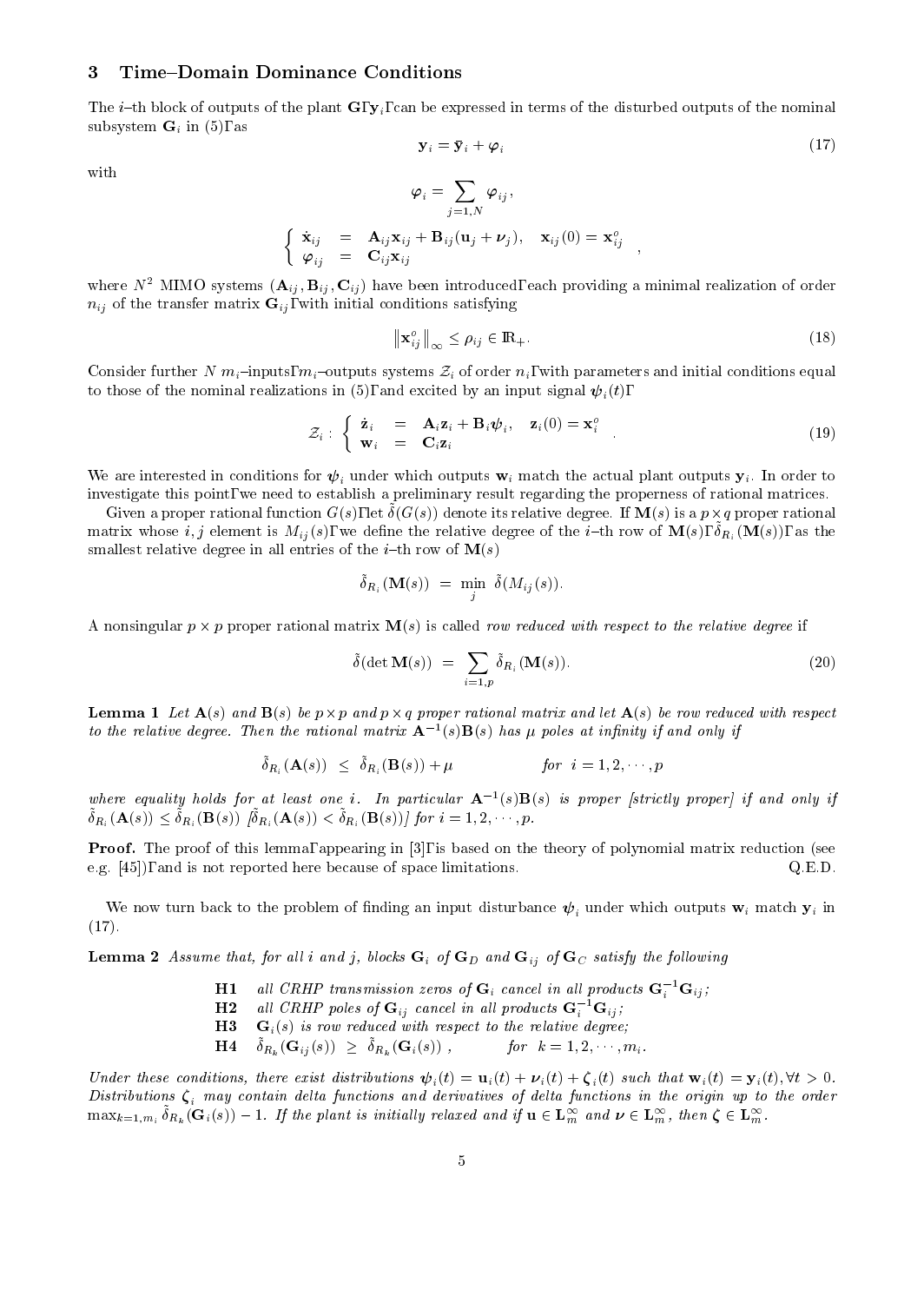As an useful tool in the proof of this lemma, we recall the definition of the set of stable undelayed impulse response matrices  $\mathcal{A}^{m \times n}$  (see e.g. [39]), whose elements are matrices of distributions  $\mathbf{I}: \mathbb{R} \to \mathbb{R}^{m \times m}$  of the form

$$
\mathbf{f}(t) = \begin{cases} 0 & t < 0 \\ \mathbf{F}\delta(t) + \mathbf{f}_a(t) & t \ge 0 \end{cases}
$$

where F is a m - n constant matrix,  $\alpha$  is the unit delta distribution and fa(t) is a matrix of measurable  $\alpha$ functions. The norm  $\|\cdot\|_{\mathcal A}$  of a matrix of distributions  $\mathbf r(t)\in \mathcal A^{m\times m}$  is defined by

$$
\|\mathbf{f}(t)\|_{\mathcal{A}} = \max_{1 \leq i \leq m} \sum_{j=1,n} \left( |F_{ij}| + \int_0^\infty |f_{a_{ij}}(t)| dt \right).
$$

Notice that this norm corresponds to the  $L_{\infty}$ -induced norm of the convolution operator corresponding to distribution matrices: if  $\mathbf{v}(t)$  is a *n*-vector signal in  $\mathbf{L}_{\infty}$ , it holds

$$
\left\| \mathbf{f}(t) \ast \mathbf{v}(t) \right\|_{\infty} \leq \left\| \mathbf{f}(t) \right\|_{\mathcal{A}} \left\| \mathbf{v}(t) \right\|_{\infty}.
$$

**Proof of Lemma 2.** Let  $g_i$  (respectively,  $g_{ij}$ ) denote the impulse response matrix of  $G_i$  ( $G_{ij}$ ). By equating  $y_i$  and  $w_i$  we have

$$
\mathbf{g}_i * \boldsymbol{\zeta}_i = \sum_{j=1,N} \mathbf{g}_{ij} * (\mathbf{u}_j + \boldsymbol{\nu}_j) + \mathbf{C}_{ij} \exp (\mathbf{A}_{ij} t) \mathbf{x}_{ij}^o.
$$
 (21)

Let  $\hat{\mathbf{g}}_i$  be defined such that

$$
\hat{\mathbf{g}}_i * \mathbf{g}_i = \delta(t) \cdot \mathbf{I}_{m_i \times m_i}
$$

and consider the system whose transfer function is the  $m_i \times m_j$ —matrix  ${\bf G}_i{\bf G}_{ij} \ =\ {\bf G}_i$   $\ \cdot \ {\bf G}_{ij}.$  By lemma 1, hypotheses H5 and H4 are necessary and sunform conditions for  $\mathbf{G}_i\mathbf{G}_{ij}$  to be a proper rational matrix which, under conditions **H1** and **H2**, is stable. Hence  $\mathbf{g}_i * \mathbf{g}_{ij}$  belongs to  $\mathcal{A}^{m+m+j}$ . From (21) we have

$$
\zeta_i = \sum_{j=1,N} \hat{\mathbf{g}}_i * \mathbf{g}_{ij} * (\mathbf{u}_j + \boldsymbol{\nu}_j) + \zeta_i^o,
$$
\n(22)

where  $\boldsymbol{\zeta}_i$  stands for transient terms,

$$
\zeta_i^o = \hat{\mathbf{g}}_i * \left( \sum_{j=1,N} \mathbf{C}_{ij} \exp \left( \mathbf{A}_{ij} t \right) \mathbf{x}_{ij}^o \right).
$$
 (23)

For arbitrary initial conditions of the plant,  $\zeta_i$  may contain delta functions and derivatives in the origin. Indeed, applying lemma 1 the number  $\mu_i$  of poles at infinity in the expression  $\mathbf{G}_i$  (s)  $\mathbf{C}_{ij}(s\mathbf{I}-\mathbf{A}_{ij})$  .  $\mathbf{x}_{ij}$  is such that

$$
\mu_i \geq \tilde{\delta}_{R_k}(\mathbf{G}_i(s)) - \tilde{\delta}_{R_k}(\mathbf{C}_{ij}(s\mathbf{I} - \mathbf{A}_{ij})^{-1}\mathbf{x}_{ij}^o) \qquad \text{for } k = 1, 2, \cdots, m_i,
$$

where equality holds for at least one  $\kappa$ . In particular, since for any  $\kappa$  there exist  $\mathbf{x}_{ij}$  such that

$$
\tilde{\delta}_{R_k} (\mathbf{C}_{ij}(s\mathbf{I} - \mathbf{A}_{ij})^{-1} \mathbf{x}_{ij}^o) = \tilde{\delta}([\mathbf{C}_{ij}]_k (s\mathbf{I} - \mathbf{A}_{ij})^{-1} \mathbf{x}_{ij}^o) = 1
$$

where  $[\mathbf{C}_{ij}]_k$  denotes the k row of  $\mathbf{C}_{ij}$ , the maximum order of the derivatives of delta functions is

$$
\mu_i = \max_{k=1,m_i} \tilde{\delta}_{R_k}(\mathbf{G}_i(s)) - 1.
$$

For relaxed initial conditions, the following upper bound holds

$$
\begin{aligned}\n\|\boldsymbol{\zeta}_i(t)\|_{\infty} &\leq \sum_{j=1,N} \|\ (\hat{\mathbf{g}}_i * \mathbf{g}_{ij}) * (\mathbf{u}_j + \boldsymbol{\nu}_j) \,\|_{\infty} \\
&\leq \sum_{j=1,N} \|\hat{\mathbf{g}}_i * \mathbf{g}_{ij}\|_{\mathcal{A}} \left( \|\mathbf{u}_j(t)\|_{\infty} + \|\boldsymbol{\nu}_j(t)\|_{\infty} \right)\n\end{aligned} \tag{24}
$$

Under the hypotheses of lemma 2, define  $P \in \mathbb{R}_+^{\times}$  as

$$
\mathbf{P} = \{P_{ij}\}\qquad P_{ij} = \left\|\hat{\mathbf{g}}_i * \mathbf{g}_{ij}\right\|_{\mathcal{A}}.\tag{25}
$$

A sufficient condition solving the decentralization problem 1 stated in section 2 is given in the following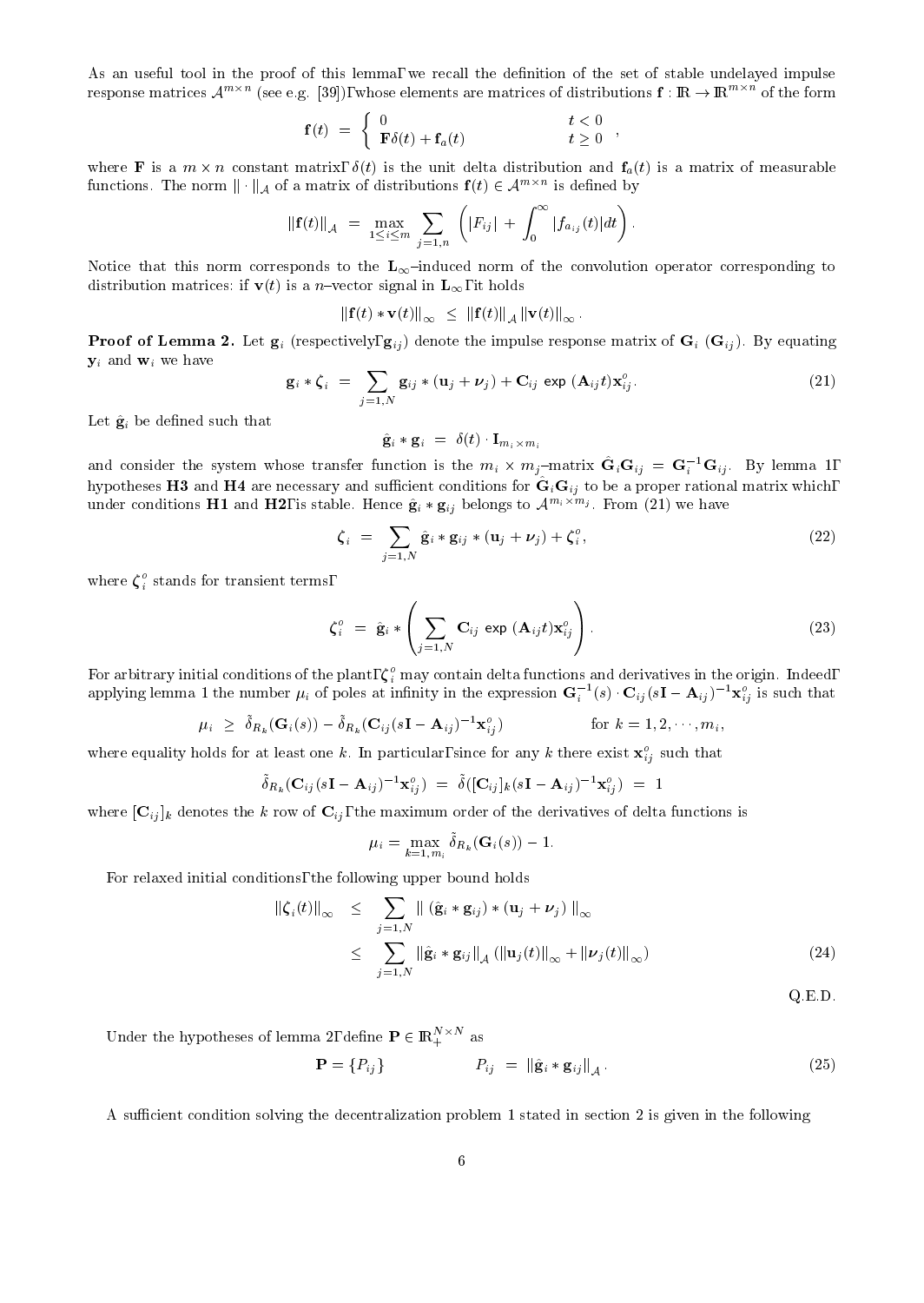#### Theorem 1 [Sufficient Condition for DVSC]

Given the MIMO system  $G = G_D + G_C$  satisfying the hypotheses of lemma 2, consider a decentralized VSC law as in (14) with  $k_i = N_i + \epsilon_i$ . If

$$
\rho_{PF}(\mathbf{P}) < 1\tag{26}
$$

;

 $i,j$ :  $\lambda = -j$ 

with **P** as in (25), there exist values of  $\epsilon_i > 0$  such as to guarantee performance  $\mathcal{P}_\Gamma$ .

Proof. Applying the decentralized control law  $(14)$  to the actual plant, one has

$$
\begin{cases} \dot{\mathbf{z}}_i = \mathbf{A}_i \mathbf{z}_i + \mathbf{B}_i (\mathbf{u}_i + \boldsymbol{\nu}_i + \boldsymbol{\zeta}_i), & \mathbf{z}_i(0) = \mathbf{x}_i^o \\ \mathbf{w}_i = \mathbf{C}_i \mathbf{z}_i \end{cases},
$$

with

$$
\mathbf{u}_i = \mathbf{u}'_i - k_i \operatorname{sign}(\Gamma_i(\mathbf{z}_i - \mathbf{r}_i)) \tag{27}
$$

where

$$
\mathbf{u}'_i = -\mathbf{\Gamma}_i (\mathbf{A}_i \mathbf{z}_i - \dot{\mathbf{r}}_i). \tag{28}
$$

The existence of a stable sliding regime on  $\Sigma_i$  for  $t \ge t_s$  is guaranteed if and only if it holds

$$
k_i > \|\nu_i(t+t_s) + \zeta_i(t+t_s)\|_{\infty} \,. \tag{29}
$$

The conditions on  $G$  and  $G_D$  under investigation are derived by studing the above inequality in terms of parameters  $k_i$ . Obviously,  $N_i \ge ||\nu_i(t + t_s)||_{\infty}$ . From (22) and (24) we have

$$
\left\|\zeta_i(t+t_s)\right\|_{\infty} \leq \sum_{j=1,N} P_{ij} \left(\left\|\mathbf{u}_j(t+t_s)\right\|_{\infty} + \left\|\boldsymbol{\nu}_j(t+t_s)\right\|_{\infty}\right) + \left\|\zeta_i^o(t+t_s)\right\|_{\infty}.
$$

According to the control law defined in (27), an upper bound for  $\left\|\mathbf{u}_j(t + t_s)\right\|_{\infty}$  is given by

$$
\left\|\mathbf{u}_{j}(t+t_{s})\right\|_{\infty} \leq \left\|\mathbf{u}_{j}'(t+t_{s})\right\|_{\infty}+k_{j}
$$

The first term on the right-hand side corresponds to a bound on the evolution of (28) after the onset time of the sliding mode. Since parameters in  $, j$  have been chosen so as to have stable tracking dynamics, states will evolve on the hyperplane  $\equiv$   $\mu$  asymptotically converging to the original original USD U  $\mu$  U  $\mu$  U  $\mu$  U  $\mu$  $\left\|\mathbf{u}'_j(t+t_s)\right\|_{\infty}$  can be therefore established in terms of the values of states at time  $t_s$ , which in turn are bounded due to finiteness of  $t_s$ .

From (23) we also have

$$
\begin{array}{rcl}\n\left\|\boldsymbol{\zeta}_{i}^{o}(t+t_{s})\right\|_{\infty} & = & \left\|\hat{\mathbf{g}}_{i}*\left(\sum_{j=1,N}\mathbf{C}_{ij}\,\exp\,(\mathbf{A}_{ij}(t+t_{s}))\mathbf{x}_{ij}^{o}\right)\right\|_{\infty} \\
& = & \left\|\sum_{j=1,N}\tilde{\mathbf{C}}_{ij}\,\exp\,(\tilde{\mathbf{A}}_{ij}(t+t_{s}))\tilde{\mathbf{B}}_{ij}\mathbf{x}_{ij}^{o}\right\|_{\infty}\n\end{array}
$$

where  $(\mathbf{A}_{ij}, \mathbf{B}_{ij}, \mathbf{C}_{ij})$  are minimal realizations of the causal part of  $\mathbf{G}_i$   $(s) \mathbf{C}_{ij} (s\mathbf{I} - \mathbf{A}_{ij})$  . Hence, in the hypotheses of lemma 2 and for any  $\mathbf{x}_{ij}^v$  (18), an upper bound for  $\|\boldsymbol{\zeta}_i^v(t+t_s)\|_\infty$  is given by

$$
Z_i^o = \sum_{j=1,N} \left\| \tilde{\mathbf{C}}_{ij} \right\|_{\infty} \alpha(\tilde{\mathbf{A}}_{ij}) \left\| \tilde{\mathbf{B}}_{ij} \right\|_{\infty} \rho_{ij}.
$$
 (30)

Recapitulating, bounds on the peak norm of the vector of equivalent input disturbances  $\zeta_i(\cdot)$  after time  $t_s$  are provided as

$$
\|\zeta_i(t+t_s)\|_{\infty} \leq \sum_{j=1,N} P_{ij}(U_j+k_j+N_j) + Z_i^o.
$$
 (31)

Using vector notation

$$
\mathbf{z} = \left[\left\|\boldsymbol{\zeta}_1(t+t_s)\right\|_{\infty},\cdots,\left\|\boldsymbol{\zeta}_N(t+t_s)\right\|_{\infty}\right]^T;\quad \mathbf{u} = \left[U_1,\cdots,U_N\right]^T,
$$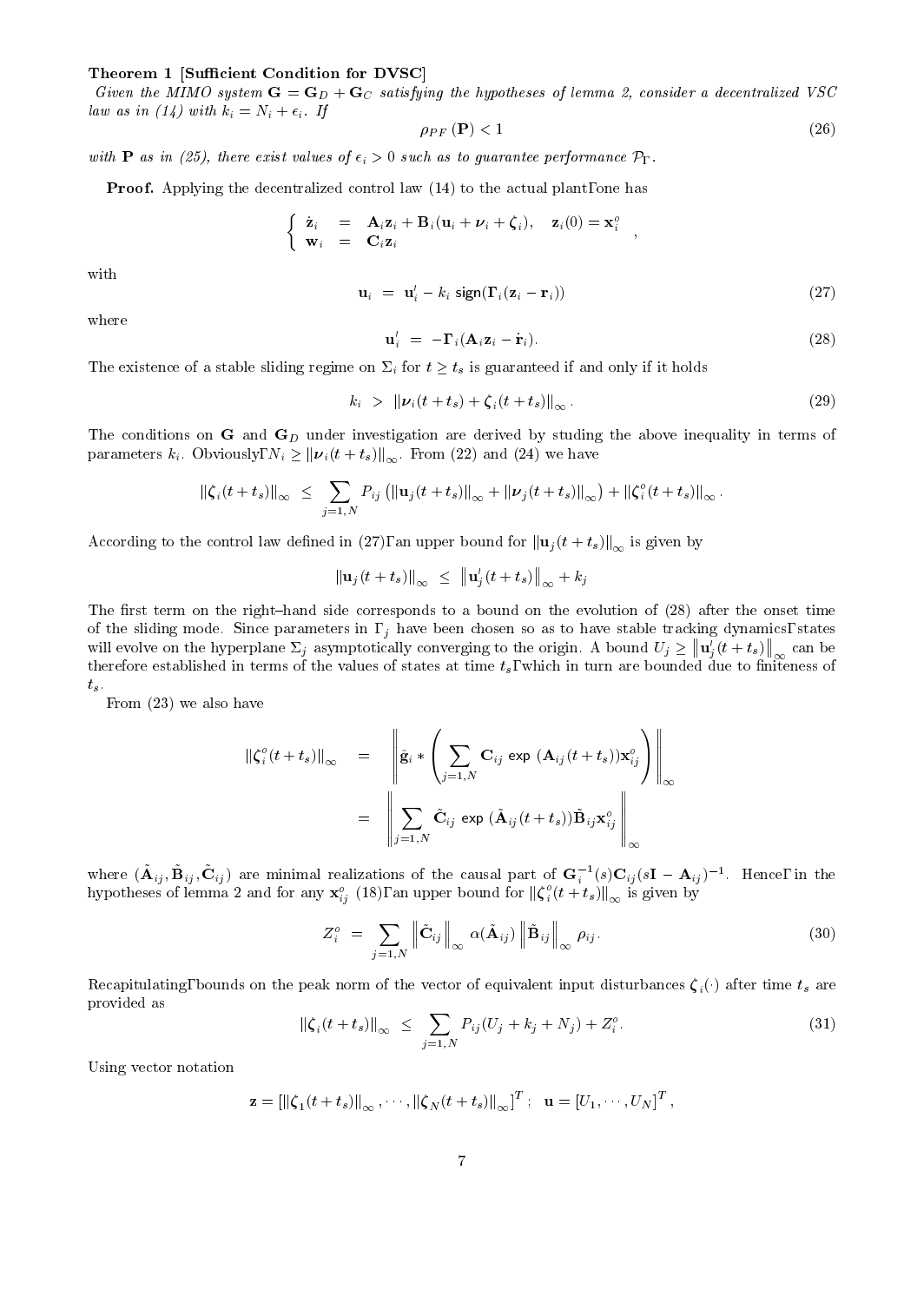$$
\mathbf{k}=[k_1,\cdots,k_N]^T\,;\ \ \mathbf{n}=[N_1,\cdots,N_N]^T\,;\ \ \mathbf{z}^o=[Z_1^o,\cdots,Z_N^o]^T\,;
$$

inequalities (31) are rewritten as

$$
\mathbf{z} \ \leq \ \mathbf{P}(\mathbf{k} + \mathbf{u} + \mathbf{n}) + \mathbf{z}^{\circ} \tag{32}
$$

(inequality signs in vectorial relations are meant elementwise). Accordingly, condition (29) is veried provided that

$$
\mathbf{k} \, > \, \mathbf{P}\mathbf{k} + (\mathbf{I} + \mathbf{P})\mathbf{n} + \mathbf{P}\mathbf{u} + \mathbf{z}^{\circ} \, \geq \, \mathbf{n} + \mathbf{z}.\tag{33}
$$

Introducing  $\bm{\epsilon} = |\epsilon_1, \cdots, \epsilon_N|$ , the VSC law (14) with  $\mathbf{k} = \mathbf{n} + \bm{\epsilon}$  guarantees the existence of a sliding regime yielding performance  $\mathcal{P}_{\Gamma}$  on  $G$ , provided that

$$
\epsilon \, > \, \mathbf{P}\epsilon + \mathbf{P}(\mathbf{u} + 2\mathbf{n}) + \mathbf{z}^{\circ}.\tag{34}
$$

¿From the theory of positive matrices (see e.g. [16]), a nonnegative solution  $\epsilon$  to this equation exists for  $\min$  if and  $\sum$  , if and only if the Perron-Probenius root of P is smaller than 1.  $\sum_{i=1}^N E_i$ .  $D_i$ 

**Remark 1.** The proof of theorem 1 directly offers a formula for the DVS controller parameter k, i.e.

$$
\mathbf{k} = \mathbf{n} + (\mathbf{I} - \mathbf{P})^{-1} (2\mathbf{P}\mathbf{n} + \mathbf{P}\mathbf{u} + \mathbf{z}^{\circ} + \boldsymbol{\beta}), \quad \boldsymbol{\beta} > 0. \tag{35}
$$

The set of all controller amplitude vectors **K** accomplishing decentralization is therefore a cone  $C \subset \mathbb{R}^+$  with vertex in  $\mathbf{n} + (\mathbf{I} - \mathbf{F})^{-1} (2\mathbf{F} \mathbf{n} + \mathbf{F} \mathbf{u} + \mathbf{z}^{-})$  and positively spanned by the columns of  $(\mathbf{I} - \mathbf{F})^{-1}$ .

**Remark 2.** Notice that condition (26) is related to the quasi-block diagonal dominance condition (4), in the interesting limit case that dominance is seeked for high gains  $\mathbf{K}_{ii}$  that enforce arbitrary small tracking errors on minimum-phase nominal systems. In such case, in fact, from (2) one gets

$$
\lim_{\|\mathbf{K}\|\to\infty} \mathbf{Q}(s) = \hat{\mathbf{Q}}(s) \ = \ \mathbf{G}_D^{-1}(s) \mathbf{G}_C(s)
$$

and conditions (4), (26) can be rewritten as

$$
\rho_{PF}(\left\{ \left\| \hat{\mathbf{Q}}_{ij}(s) \right\| \right\}) \quad < \quad 1, \quad \forall s \in \mathcal{D}; \tag{36}
$$

$$
\rho_{PF}(\left\{\left\|\hat{\mathbf{q}}_{ij}(t)\right\|_{\mathcal{A}}\right\}) \quad < \quad 1,\tag{37}
$$

respectively, where  $q_{ij}$  (t) denotes the impulse response matrix or  $\mathbf{v}_{ij}(s)$ .

**Remark 3.** Conditions equivalent to (26) can be obtained from the theory of nonnegative and M-matrices

- there exists an induced norm  $\|\cdot\|$  on  $\mathbb{R}$  such that  $\|\mathbf{P}\| \leq 1$ ;
- $W = I P$  is an *M*-matrix,

Furthermore, easy-to-check sufficient conditions for (26) to be met are derived from Gershgorin's theorem as

$$
\|\mathbf{P}\|_{\infty} < 1 \tag{38}
$$

i.e., in terms of conventional row or column dominance. Note also that, according to the theory of generalized diagonal dominance (see e.g.  $[1]$ ), conditions in Theorem 1 guarantee the existence of an input-output scaling matrix **S** with positive elements such that  $S^{-1}$  **PS** satisfies one of the (38).

## 4 Synthesis of a robust decentralized VSC

The results of the previous section indicate general conditions for deciding whether a decentralized control can be attempted on a given plant model. In this section, we are interested in demonstrating how a practical synthesis of a VS controller can also be derived from the presented techniques. A first obstacle to the straightforward application of a controller of type (27) to a given plant is that being the controller based on a particular realization (19) of the nominal part of the plant, it is necessary to set up observers for systems (19) with suitable dynamics to reject input disturbances  $\mathcal{J}_l$  , concerting observers have been proposed proposed observers have proposed in the literature that can be applied in principle to this problem (see for instance [35] and [40]). An alternative approach to this problem is developed in this section.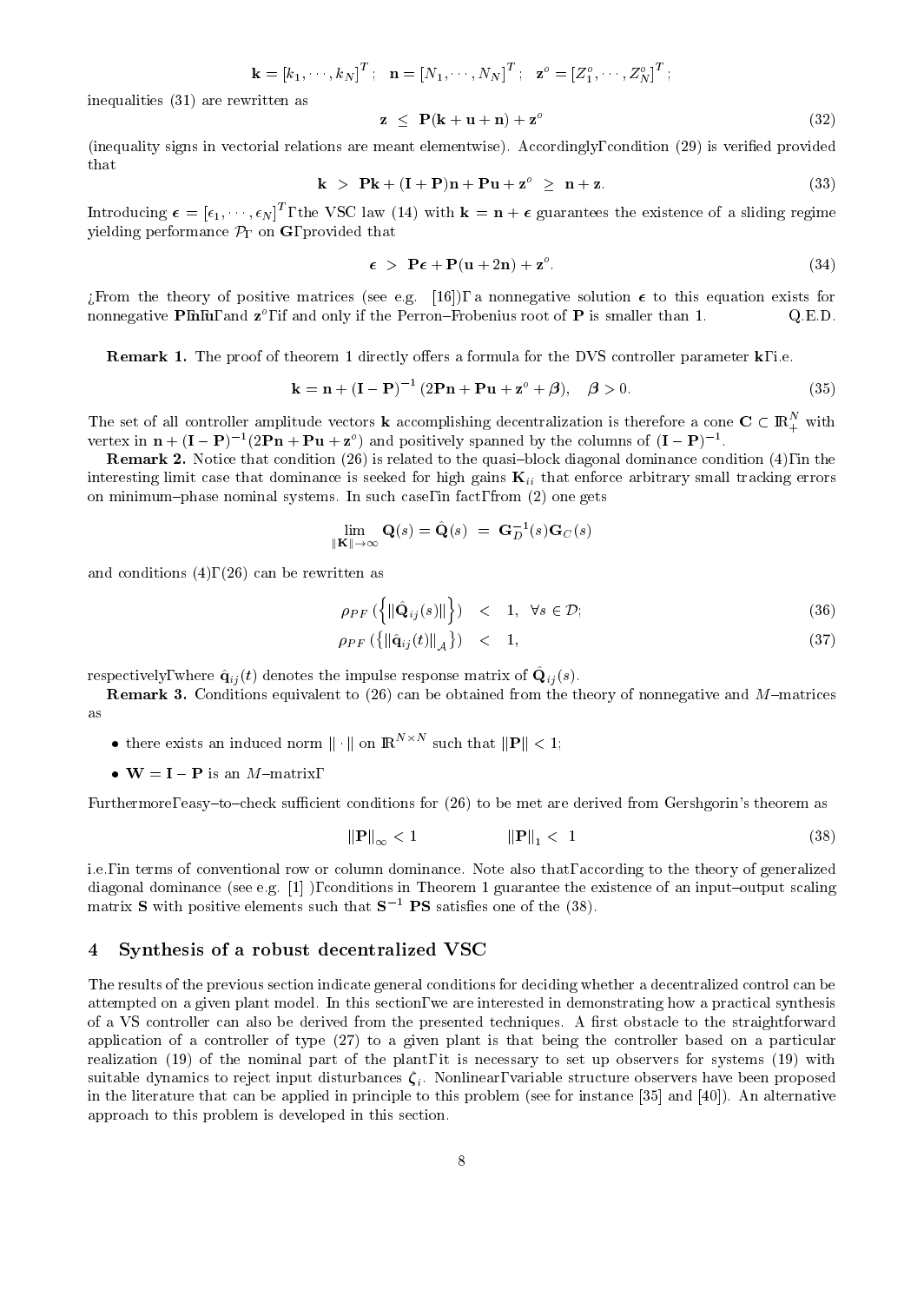A second concern in the practical design of a VS controller is to discuss the attractivity of the sliding manifolds in the large (section 3 was only concerned with existence conditions for the sliding regime, i.e., with local stability of the sliding manifolds). Also this concern will be addressed in what follows.

Consider a MIMO system with nominal description given by the block-diagonal matrix  $\mathbf{G}_D$  and structured interconnections  $\mathbf{G}_C$ . Assume that matrix  $\mathbf{G}_D = \text{diag}(\mathbf{G}_i)$  satisfies a stricter version of hypotheses H1 of lemma 2

 $H1'$  All  $G_i$  are minimum phase,

as well as hypotheses H3 and the further hypothesis

**H5** Each row of all  $\mathbf{G}_i(s)$  has relative degree one.

Note that hypotheses H3 and H5 are necessary and sufficient conditions for the product  $C_iB_i$  to be nonsingular. Assume also that the interconnections  $\mathbf{G}_C$  satisfies with respect to nominal matrix  $\mathbf{G}_D$  the sufficient condition for decentralized control (26) given in Theorem 1.

Let the desired output trajectories to be followed be described by the outputs of systems  $\mathcal{R}_i$  in (9). The proposed structure of the *i*-th controller is based on an auxiliary system  $\mathcal{M}_i$  consisting of a column-wise controllable canonical–form realization of  $\mathbf{G}_i$ , and is reported in detail in the dashed box of fig.1. Inputs, states, and outputs of the auxiliary system are  $\hat{\mathbf{u}}_i$ ,  $\hat{\mathbf{z}}_i$ , and  $\hat{\mathbf{w}}_i$ , respectively, and its initial conditions are assumed to be zero,

$$
\mathcal{M}_i: \begin{cases} \dot{\hat{\mathbf{z}}}_i = \mathbf{A}_i \hat{\mathbf{z}}_i + \mathbf{B}_i \hat{\mathbf{u}}_i, & \hat{\mathbf{z}}_i(0) = \mathbf{0} \\ \hat{\mathbf{w}}_i = \mathbf{C}_i \hat{\mathbf{z}}_i \end{cases}
$$
(39)

The control inputs to the plant  $\mathbf{u}_i$  consist of the sum of two signals,  $\hat{\mathbf{u}}_i$  and  $\bar{\mathbf{u}}_i$ , synthesized by two switching controllers (see fig.1). Within a specified finite time  $t_0$ , control  $\hat{\bf u}_i$  enforces a sliding regime that produces asymptotic tracking of the auxiliary system's outputs  $\hat{\mathbf{w}}_i$  on the reference signals  $\mathbf{y}_{ri}$ , while control  $\bar{\mathbf{u}}_i$  enforces a different sliding condition, which yields  $y_i \equiv \hat{w}_i$ , for all  $t \geq t_0$ .

The design of the control input  $\hat{\mathbf{u}}_i$  is obtained by applying the VSC techniques of section 2. Analogous to (11), introduce a linear manifold  $\Sigma_i = \{ \mathbf{Z}_i \in \mathbb{R}^m | \sigma_i = \mathbf{0} \}$ , where  $\sigma_i = \mathbf{I}_i(\mathbf{Z}_i - \mathbf{r}_i)$ , and  $\mathbf{I}_i \in \mathbb{R}^{m \times m}$  is such that  $\mathbf{\Gamma}_i \mathbf{B}_i = \mathbf{I}_{m_i}$ . The control law

$$
\hat{\mathbf{u}}_i = -\mathbf{\Gamma}_i(\mathbf{A}_i \hat{\mathbf{z}}_i - \dot{\mathbf{r}}_i) - \hat{k}_i \text{sign}(\boldsymbol{\sigma}_i) \tag{40}
$$

with

$$
\hat{k}_i = \|\mathbf{\Gamma}_i\|_{\infty} \frac{\|\hat{\mathbf{z}}_i(0) - \mathbf{r}_i(0)\|_{\infty}}{t_0} = \|\mathbf{\Gamma}_i\|_{\infty} \frac{\rho_{ri}}{t_0}
$$
\n(41)

where  $\rho_{ri}$  is as in (10), guarantees that a sliding regime on  $\Sigma_i$  is maintained for all  $t \geq t_0$ . During such sliding motion auxiliary states  $\hat{\mathbf{z}}_i$  asymptotically track reference states  $\mathbf{r}_i$ , i.e. outputs  $\hat{\mathbf{w}}_i$  converge to reference outputs  $y_{ri}$ , with an error dynamics fixed by  $\Gamma_i$ .

To design the second control input  $\bar{u}_i$ , consider the system  $\mathcal{Z}_i$  in (19), whose outputs  $w_i$  coincide with the *i*-th output channel  $y_i$  of the plant in the hypotheses of lemma 2. The goal of  $\bar{u}_i$  is to counteract noise  $\nu_i$  and interconnection externs  $\mathbf{s}_l$ , as the state with  $\mathbf{r}_l$  is the state with,  $\mathbf{r}_l$ , if  $\mathbf{r}_l$ ,  $\mathbf{r}_l$  is the state error. between the plant  $\mathcal{Z}_i$  and the auxiliary system  $\mathcal{M}_i$  as  $\mathbf{e}_i = \mathbf{z}_i - \hat{\mathbf{z}}_i$ , the error dynamics are described by

$$
\dot{\mathbf{e}}_i = \mathbf{A}_i \mathbf{e}_i + \mathbf{B}_i (\bar{\mathbf{u}}_i + \boldsymbol{\nu}_i + \boldsymbol{\zeta}_i), \qquad \mathbf{e}_i(0) = \mathbf{z}_i(0) = \mathbf{x}_i^o \tag{42}
$$

in the company of the company of the company of the company of the company of the company of the company of the company of the company of the company of the company of the company of the company of the company of the compa

Since under assumptions H3 and H5 matrix  $C_iB_i$  is invertible, let us consider the sliding manifold  $S_i$  ${e_i \in \mathbb{R}^{n_i} | \varsigma_i = 0}$  with

$$
\boldsymbol{\varsigma}_i = \mathbf{C}_i \mathbf{e}_i
$$

The closed loop dynamics obtained by enforcing a sliding motion on the surface  $S_i$  have poles coincident with the transmission zeros of  $\mathbf{G}_i(s)$ . This can be easily verified by noting that

$$
\det \left\{ s \mathbf{I} - (\mathbf{A}_i - \mathbf{B}_i(\mathbf{C}_i \mathbf{B}_i)^{-1} \mathbf{C}_i \mathbf{A}_i) \right\} \ = \ s^{m_i} \ \det \left\{ \mathbf{C}_i \mathbf{B}_i \right\} \ \det \left\{ \begin{bmatrix} \ s \mathbf{I} - \mathbf{A}_i & - \mathbf{B}_i \\ \mathbf{C}_i & \mathbf{0} \end{bmatrix} \right\}.
$$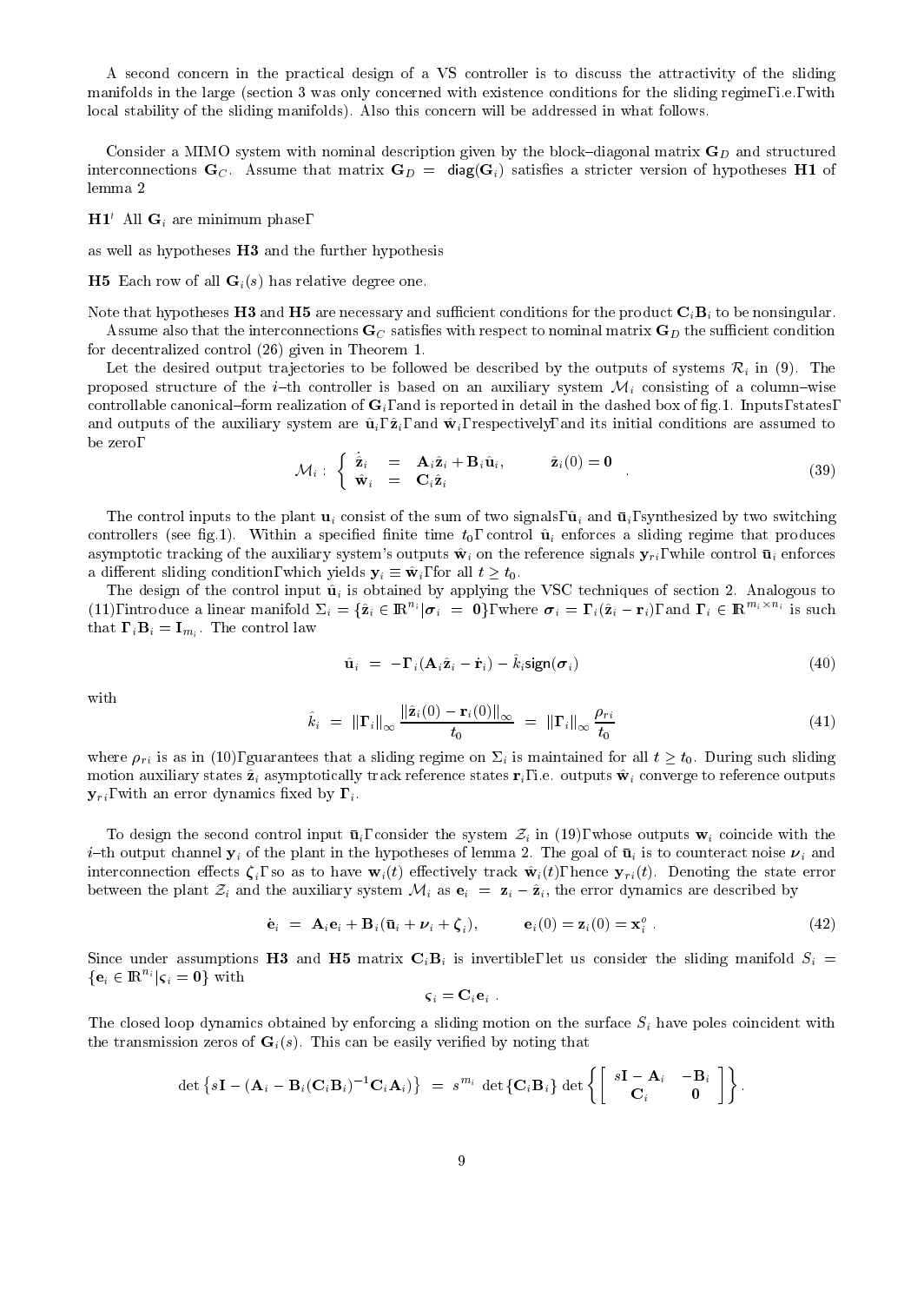

Figure 1: The  $i$ -th channel of the proposed control scheme. The dashed box contains the controller. The outer part of the scheme represents the *i*-th row of the actual plant, with the input disturbance  $\zeta_i$  replacing the effects on the output  $y_i$  of unmodelled dynamics  $G_{ii}$  and off-diagonal blocks  $G_{ij}$ .

Hence, under assumptions  $H1'$  these dynamics are stable. Futhermore, consider the control law

$$
\bar{\mathbf{u}}_i(t) = -(\mathbf{C}_i \mathbf{B}_i)^{-1} \left\| \mathbf{C}_i \mathbf{B}_i \right\|_{\infty} \bar{k}_i \text{sign}(\varsigma_i)
$$
\n(43)

with

$$
\bar{k}_i \geq \|(\mathbf{C}_i \mathbf{B}_i)\|_{\infty}^{-1} \|\mathbf{C}_i \mathbf{A}_i \mathbf{e}_i(t)\|_{\infty} + \|\boldsymbol{\nu}_i(t)\|_{\infty} + \|\boldsymbol{\zeta}_i(t)\|_{\infty} + \bar{\epsilon}_i
$$
\n(44)

and

$$
\bar{\epsilon}_{i} = \frac{\|\mathbf{C}_{i}\|_{\infty}}{\|\mathbf{C}_{i}\mathbf{B}_{i}\|_{\infty}} \frac{\|\mathbf{e}_{i}(0)\|_{\infty}}{t_{0}} = \frac{\|\mathbf{C}_{i}\|_{\infty}}{\|\mathbf{C}_{i}\mathbf{B}_{i}\|_{\infty}} \frac{\rho_{i}}{t_{0}}, \qquad (45)
$$

with  $\rho_i$  as in (6). Assuming (44) to hold, all sliding surfaces  $S_i$  are reached within time  $t_0$  as well, and in the ensuing sliding regime, the plant outputs equal the auxiliary system's, i.e.  $\mathbf{y}_i(t) = \hat{\mathbf{w}}_i$  for all  $t \geq t_0$ .

Due to interconnections among nominal subsystems  $\mathbf{G}_i$ , the evolution of  $\mathbf{e}_i(t)$  and  $\boldsymbol{\zeta}_i(t)$  in the right-hand side of inequality (44) depend on all  $\hat{k}_j$ , chosen as in (41), and on all  $\bar{k}_j$  for  $j = 1, \ldots, N$ . Then, the problem of the synthesis of a decentralized VSC for the given plant amounts to finding parameters

$$
\bar{\mathbf{k}}~=~[\bar{k}_1,\ldots,\bar{k}_N]^T
$$

which solve the set of the N inequalities (44) for  $i = 1, \ldots, N$ .

The discussion of the right-hand side terms of (44) is subdivided in two successive time intervals, namely the "reaching phase",  $t \in [0, t_0]$ , and the "sliding regimes",  $t \in (t_0, +\infty)$ . Note that conditions (41),(44) ensures that sliding motions along manifolds  $\Sigma_i$  and  $S_i$ , respectively, are established before time  $t_0$ . However, the instants at which the different manifolds are reached is not specified and depends on the initial conditions. To study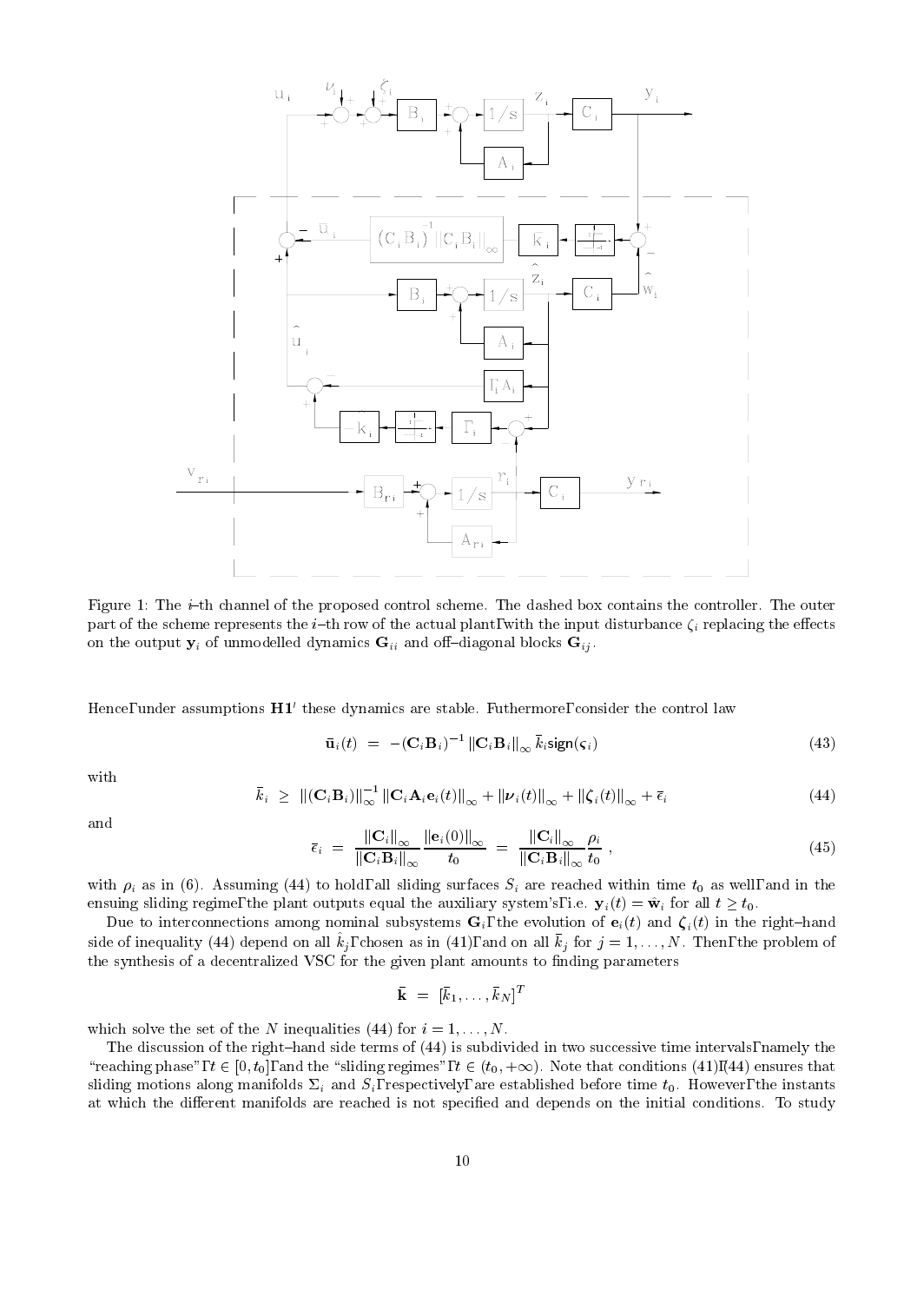inequality (44), an upper bound must be provided for the terms  $\zeta_i(t)$  and  $\mathbf{C}_i \mathbf{A}_i \mathbf{e}_i(t)$  both for  $t \in [0, t_0]$  and for  $t \in (t_0, +\infty).$ 

The detailed computations for these two cases are reported in the Appendix. Results for the case  $t \in [0, t_0]$ are summarized by the inequality

$$
\bar{\mathbf{k}} \geq (\mathbf{P} + \mathbf{R}(\mathbf{I} + \mathbf{P}))\bar{\mathbf{k}} + (\mathbf{I} + \mathbf{R})(\mathbf{P}(\hat{\mathbf{u}} + \hat{\mathbf{k}}) + \mathbf{z}^{\circ}) + (\mathbf{I} + \mathbf{R})(\mathbf{I} + \mathbf{P})\mathbf{n} + \mathbf{e}^{\circ} + \bar{\epsilon}.
$$
 (46)

where **R** can be made arbitrarily small (at the cost of larger control inputs) by suitable choice of  $t_0$ . On the other hand, for  $t \in (t_0, \infty)$ , it holds

$$
\bar{\mathbf{k}} \ge \mathbf{P}\bar{\mathbf{k}} + \mathbf{P}(\hat{\mathbf{u}}' + \hat{\mathbf{k}}) + \mathbf{z}^{\circ} + (\mathbf{I} + \mathbf{P})\mathbf{n} + \mathbf{e}.\tag{47}
$$

From the results of the previous section, therefore, since the condition (26) holds by assumption, positive solutions k satisfying the above inequalities can be found.

In concrusion, a set or gains  $\bf{r}$  ensuring convergence to the shuing manifolds  $\sigma_i$  and shuing motions along them is given by the intersection of the solutions of  $(46)$  and  $(47)$ . To find a set of possible solutions note that any  $\bf{r}$  batisfying

$$
\overline{\mathbf{k}} \ge \mathbf{P}\overline{\mathbf{k}} + \mathbf{P}(\hat{\mathbf{u}}' + \hat{\mathbf{k}}) + \mathbf{z}^{\circ} + (\mathbf{I} + \mathbf{P})\mathbf{n} + \mathbf{e} + \mathbf{R}(\mathbf{I} + \mathbf{P})\overline{\mathbf{k}} \tag{48}
$$

also satisfies inequality (46). Then any  $\bar{\mathbf{k}}$  satisfying

$$
\bar{\bf k} ~\ge~ ({\bf P}+{\bf R}({\bf I}+{\bf P}))\bar{\bf k} + ({\bf I}+{\bf R})({\bf P}(\hat{\bf u}+\hat{\bf k}) + {\bf z}^{\scriptscriptstyle O}) + ({\bf I}+{\bf R})({\bf I}+{\bf P}){\bf n} + {\bf e}^{\scriptscriptstyle O} + \bar{\boldsymbol{\epsilon}} ~+~ {\bf P}\hat{\bf u}^{\prime} + {\bf e}
$$

satisfies both  $(46)$  and  $(47)$ . Hence, it follows that the time-domain dominance condition  $(26)$  is a sufficient condition for the synthesis of a decentralized VSC scheme such as that described in this section.

#### $\overline{5}$ 5 Simulation results

In this section, we present simulation results to illustrate how different degrees of decentralization can be imposed on a controller, without compromising performance, at the expenses of higher control energy. A  $4 \times 4$ system with two possible decompositions (4 and 2 blocks resp.) is considered to this purpose.

It is to be noted that direct application of the DVSC control described in the preceding sections to plants would lead to the well-known phenomenon of "chattering control", which is almost ubiquitous in sliding-mode control schemes. Chattering may be a serious disadvantage of variable structure controllers, because of the high activity imposed on the actuators and of possible excitation of unmodelled dynamics. Elimination of chattering has been widely studied in the VSC literature (see e.g. [36]). One effective technique for chattering suppression is the so-called "boundary layer" control, roughly consisting in replacing the switching part of the controls with a steep saturation function. Such replacement basically affect asymptotic stability of the resulting design, but still guarantees uniform ultimate boundedness of tra jectories (bounds being arbitrarily reduced by increasing the saturation function gain), which is a satisfactory goal under any practical regard. In the simulations reported in this section, we apply a standard boundary layer technique to eliminate chattering from inputs to the plant. Degradation of expected tracking performance of our proposed control technique results to be negligible.

#### 5.1 4 - 4 system with 1 - 1 nominal blocks

Consider the plant described by the transfer function matrix

$$
\mathbf{G}(s) = \begin{bmatrix} \frac{(s+4)}{(s-0.5)(s+1)} + \frac{.02(s+3)}{(s+0.5)(s+7)} & \frac{.35(s+5)}{(s+2)(s+4)} + \frac{.02(s+1)}{(s+0.9(s+1.1)}\\ \frac{.35(s+1)}{(s+0.5)(s+5)} + \frac{.02(s+1)}{(s+0.9(s+1.1)} & \frac{.02(s+2)}{(s-0.25)(s+7)} + \frac{.02(s+6)}{(s+0.1)(s+1)}\\ \frac{.02(s+3)}{(s+0.9(s+8)} & \frac{.02(s+2)}{(s+0.9(s+3))} & \frac{.02(s+2)}{(s+0.9(s+5))}\\ \frac{.02(s+4)}{(s+0.9(s+8)} & \frac{.02(s+4)}{(s+0.9(s+8))} & \frac{.02(s+2)}{(s+0.9(s+5))}\\ \frac{.02(s+4)}{(s+0.9(s+8)} & \frac{.02(s+2)}{(s+0.9(s+5))} & \frac{.02(s+2)}{(s+0.9(s+5))}\\ \frac{.02(s+3)}{(s+0.9(s+2))} + \frac{.02(s+2)}{(s+0.9(s+1))} & \frac{.02(s+2)}{(s+0.9(s+1))} & \frac{.02(s+1)}{(s+0.9(s+1))}\\ \frac{.35(s+4)}{(s-0.2(s+2))} + \frac{.02(s+2)}{(s+0.9(s+1))} & \frac{.35(s+2)}{(s+0.9(s+1))} + \frac{.02(s+1)}{(s+1.9(s+1))} \end{bmatrix}
$$
\n
$$
\frac{.35(s+4)}{(s+3)(s+5)} + \frac{.02(s+1)}{(s+3)(s+1)} \qquad \frac{.35(s+2)}{(s-0.5)(s+7)} + \frac{.02(s+1)}{(s+0.9(s+3))}
$$
\n
$$
\frac{.35(s+4)}{(s+0.9(s+3))} + \frac{.02(s+1)}{(s+0.9(s+1))} + \frac{.02(s+2)}{(s+0.9(s+1))} + \frac{.02(s+3)}{(s+0.9(s+1))} + \frac{.02(s+3)}
$$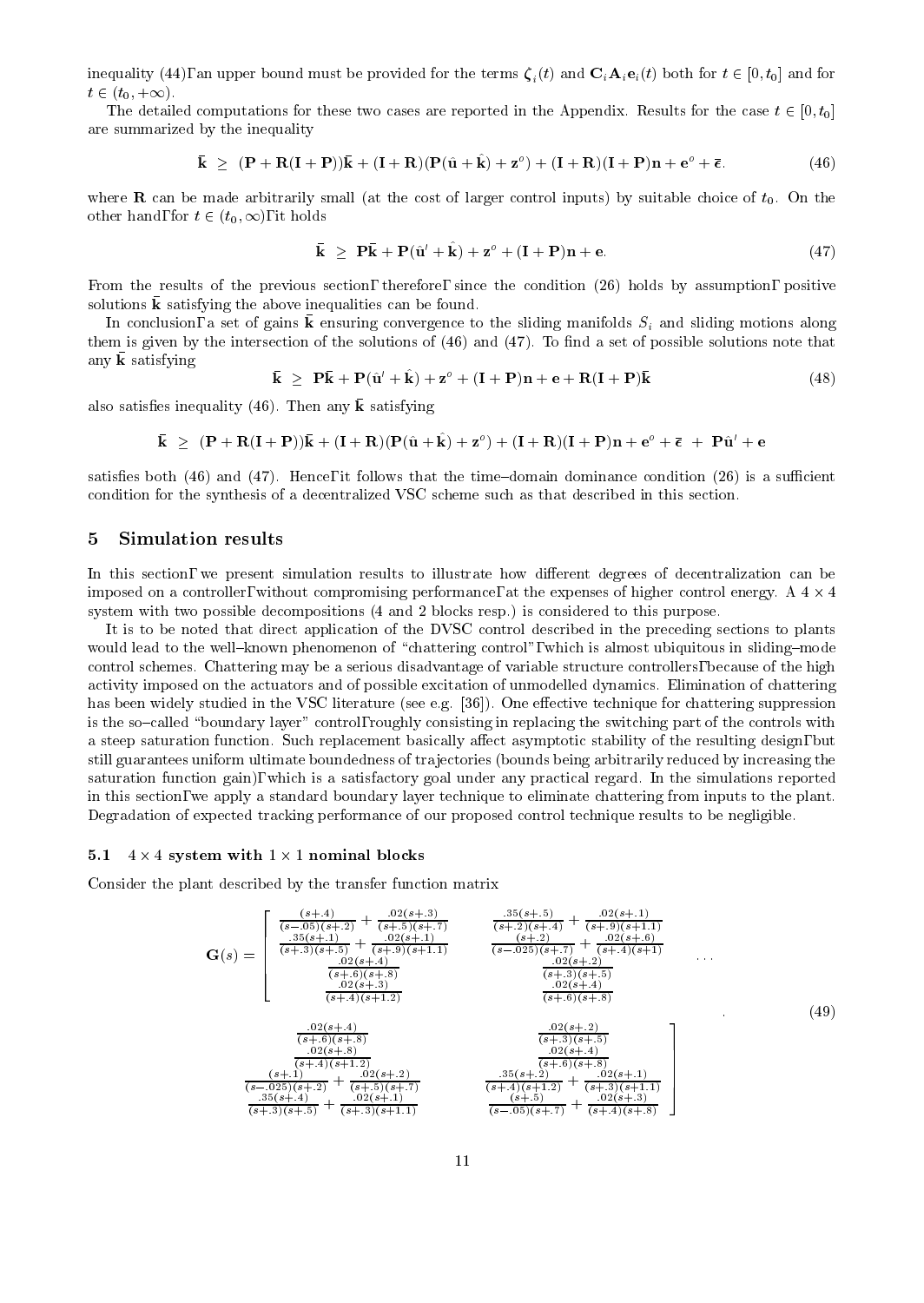Assume input disturbances to be the sinusoidal signals

$$
\begin{aligned}\n\nu_1 &= 5 \sin(.07t), & \nu_2 &= 5 \sin(.02t), \\
\nu_3 &= 5 \sin(.10t), & \nu_4 &= 5 \sin(.05t).\n\end{aligned} \tag{50}
$$

Consider first a 4-blocks decomposition  $\mathbf{G} = \mathbf{G}_D + \mathbf{G}_C$ , with

$$
\mathbf{G}_D = \text{ diag}\left(\frac{(s + .4)}{(s - .05)(s + .2)}, \frac{(s + .2)}{(s - .025)(s + .7)}, \frac{(s + .1)}{(s - .025)(s + .2)}, \frac{(s + .5)}{(s - .05)(s + .7)}\right).
$$

The corresponding matrix P is

$$
\mathbf{P} = \left[ \begin{array}{cccc} 0.0437 & 0.7953 & 0.0433 & 0.0437 \\ 0.8000 & 0.0427 & 0.0430 & 0.0416 \\ 0.0422 & 0.0418 & 0.0424 & 0.8064 \\ 0.0413 & 0.0413 & 0.8060 & 0.0416 \end{array} \right].
$$

Being  $\rho_{PF}(\mathbf{P})=0.92916$ , a decentralized VSC of type (40) and (43) can be applied. Let the output trajectories to be tracked be generated for each channel by filtering the sinusoidal inputs

$$
v_{r1} = 50 \sin(.10t - 0.92), \qquad v_{r2} = 20 \sin(.15t + 1.67),
$$
  
\n
$$
v_{r3} = 30 \sin(.18t - 1.43), \qquad v_{r4} = 60 \sin(.08t + 0.56),
$$
\n(51)

through a second—order niter with poles at  $-0.5$  and  $-1$  and initial conditions bounded by  $\rho_{ri} =$  10  $^{-}$  . Unoose the sliding manifolds  $\Sigma_i$  so as to obtain a tracking dynamics with pole at  $-2$ , i.e.  $\Gamma_i = [2, 1]$ .

Assuming a reaching time  $t_0$  equal to 6 TO F, by means of (41), we set  $\kappa =$  [33:3; 33:3; 33:3; 33:3]T.

Let the initial conditions of systems  $G_D$  and  $G_C$  be bounded by  $\rho_1 = 2.5$  for  $\gamma$ ,  $\rho_2 = \rho_3 = \rho_4 = 5$  for  $\gamma$ , and  $\rho_{ij} = 10$  for  $i, j = 1, 4$ .

By (61) one gets  $\mathbf{R} = \text{diag}[1.50, 2.85, 0.45, 0.90]$  10  $\rightarrow$  and, since  $pp_F(\mathbf{F} + \mathbf{R}(\mathbf{I} + \mathbf{F})) = 0.92919$ , positive SOLUTIONS K LOT EQUATION (40) EXIST. BY (50) and (50)  $\mathbf{z} = [10, 1.50, 2.10, 5, 1.510, 10]$  and  $\mathbf{n} = [3, 5, 5, 5]$ . Applying (53),  $\rho_i(t_0) = 4$  10 °, for  $i = 1, \ldots, 4$ ; and, according to (58) and (60),  ${\bf u} = [30, 20, 30, 60]^\top$  and  $e^z = [1.25, 4.75, 0.75, 1.50]$  103

Further, by (45), the reaching of the shqing manifolds  $S_i$  within time  $t_0$  is guaranteed if  $\epsilon =$  [41.6; 83.3; 83.3; 83.3]  $^\circ$  . The solutions k to (46) taken with the equality sign evaluate to

$$
\bar{\mathbf{k}} = [2038, 2077, 2225, 2209]^T
$$

It is easy to verify that such values for **k** satisfy also inequality (47). Indeed by (64),  $\mathbf{u}^+ = (107,~40.7;~$ 04.1, 124| , by (59)  $\rho_1(t_0) = 0.250, \ \rho_2(t_0) = 0.255, \ \rho_3(t_0) = 0.275, \ \rho_4(t_0) = 0.275, \ \text{and, by (05)}, \ e =$  $[0.087, \; 0.145, \; 0.022, \; 0.001]^\circ$  . The outputs of the plant and of the auxiliary systems are compared with the desired trajectories in fig. 2. Input signals for the four channels are reported in fig.  $3$ .

#### 5.2 4 - 4 system with 2 - 2 nominal blocks

 $\mathcal{L}$  -  $\mathcal{L}$  . The constant of matrix (49) obtained by choosing by choosing  $\mathcal{L}$ 

$$
\mathbf{G}_D = \text{ diag} \left( \left[ \begin{array}{cc} \frac{(s + .4)}{(s - .05)(s + .2)} & \frac{.35(s + .5)}{(s + .2)(s + .4)} \\ \frac{.35(s + .1)}{(s + .3)(s + .5)} & \frac{(s + .2)}{(s - .025)(s + .7)} \end{array} \right],\ \left[ \begin{array}{cc} \frac{(s + .1)}{(s - .025)(s + .2)} & \frac{.35(s + .2)}{(s + .4)(s + 1.2)} \\ \frac{.35(s + .4)}{(s + .3)(s + .5)} & \frac{.35(s + .2)}{(s - .05)(s + .7)} \end{array} \right] \right).
$$

Reference trajectories are generated by filtering the signals (51) through a 4th–order filter with poles at  $-5, -75, -1$  and  $-1.5$  and initial conditions bounded by  $\rho_{ri} = 10$   $\ldots$  in this case, the coupling among the nominal subsystems in  $G_D$  is much weaker than in the previous one. In fact,

$$
\mathbf{P} = \left[ \begin{array}{cc} 0.0778 & 0.0704 \\ 0.0654 & 0.0643 \end{array} \right]
$$

and  $P$  f  $F$  (p)  $\rightarrow$  0:1393 is to provide a chosen so as to provide all matrix in  $\delta$  as to provide a provide a provided by tracking dynamics during the motion on the sliding manifolds  $\Sigma_i$  with poles at  $-2, -2.2$  and  $-3$ . Assuming the constraint on the reaching time as in the previous case, namely  $\iota_0 =$  0 TO  $^-$  , amplitudes **k** have been set as  $\bf{k}$  = [04; 64] T Matrix R evaluates to  $\bf{R}$  = diag[4.94; 5:38 ] 105 and  $\rho_{PF}$ (P +  $\bf{R}$ (I + P)) = 0.1393.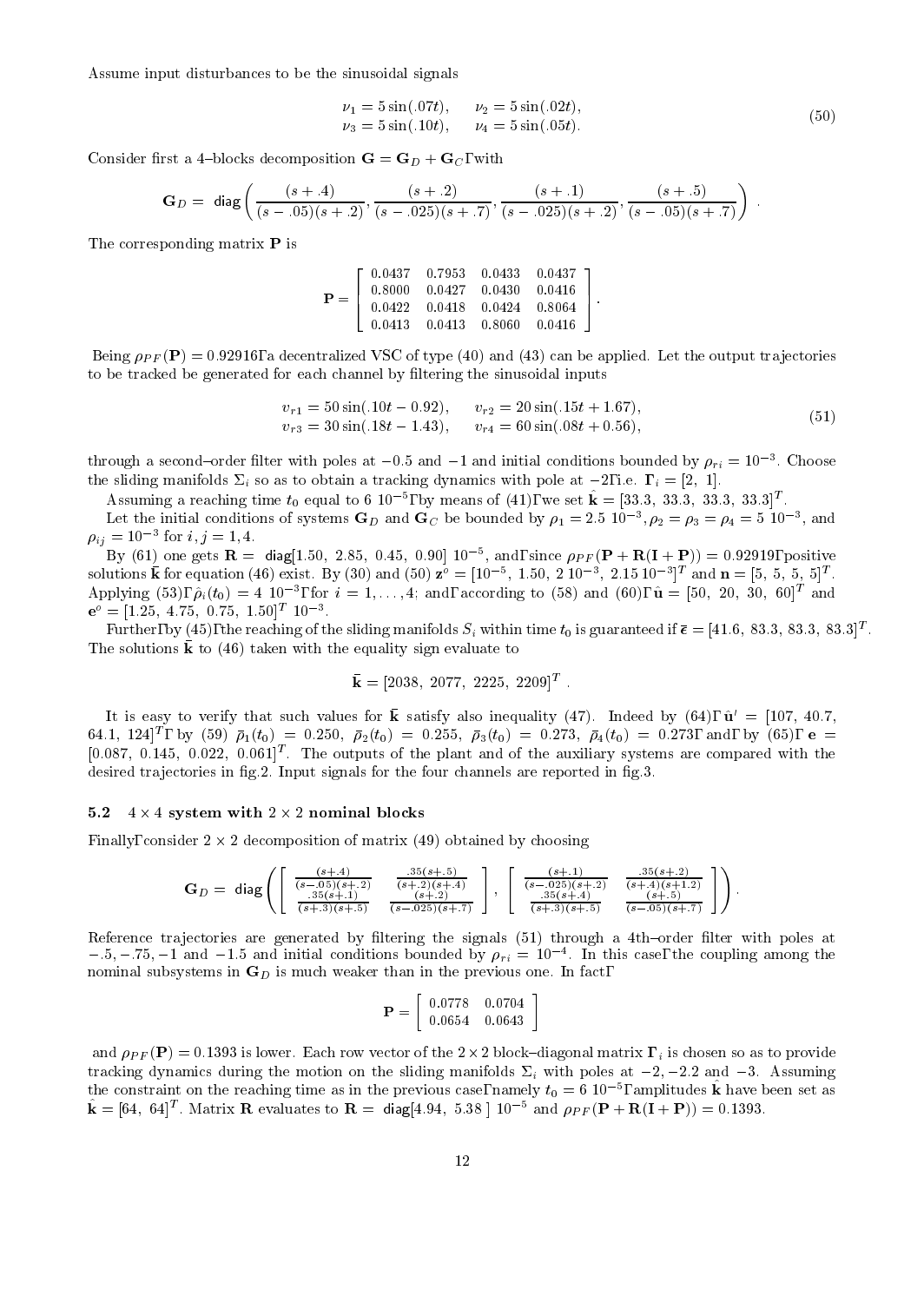

Figure 2: Simulations for the control based on a  $4$ -by-4 decomposition described in section 5.1. Desired trajectories (dashed), auxiliary system outputs (dash-dot) and plant outputs (solid) during the reaching phase,  $t \in [0, t_0]$  (left), and during sliding motion,  $t \in (t_0, \infty)$  (right).

Let the initial conditions of systems  $G_D$  and  $G_C$  be bounded by  $p_1 = p_2 = 10$  and  $p_{11} = p_{12} = p_{22} =$  $10\rightarrow p_{21} = 7.10\rightarrow \text{D}y$  the same procedure one gets  $\mathbf{z} = [0.69, 0.22]$ ,  $\mathbf{n} = [3, 5]$ , and since  $p_1(t_0) = p_2(t_0) = 0$ 4.0 IO , according to (58) and (60),  $\mathbf{u} = [274, 285]$  and  $\mathbf{e} = [0.0, 7.2]$  TO . Setting  $\mathbf{\epsilon} = [44.5, 04.1]$ , in order to ensure reaching of the manifolds  $S_i$  in the specified time  $t_0$ , the solution to (46) with the equality sign is

$$
\bar{\mathbf{k}} = [120, 134]^T
$$
.

rurthermore, since  $u^* = [338; 539]^\circ$ ,  $p_1(t_0) = 2.28$  10  $^{-1}$ ,  $p_2(t_0) = 2.36$  10  $^{-1}$ , and  $e = [1.38; 5.11]^\circ$  one can verify that  $(47)$  is also satisfied.

Note that the weaker interactions among interconnected subsystems allow the use of much lower control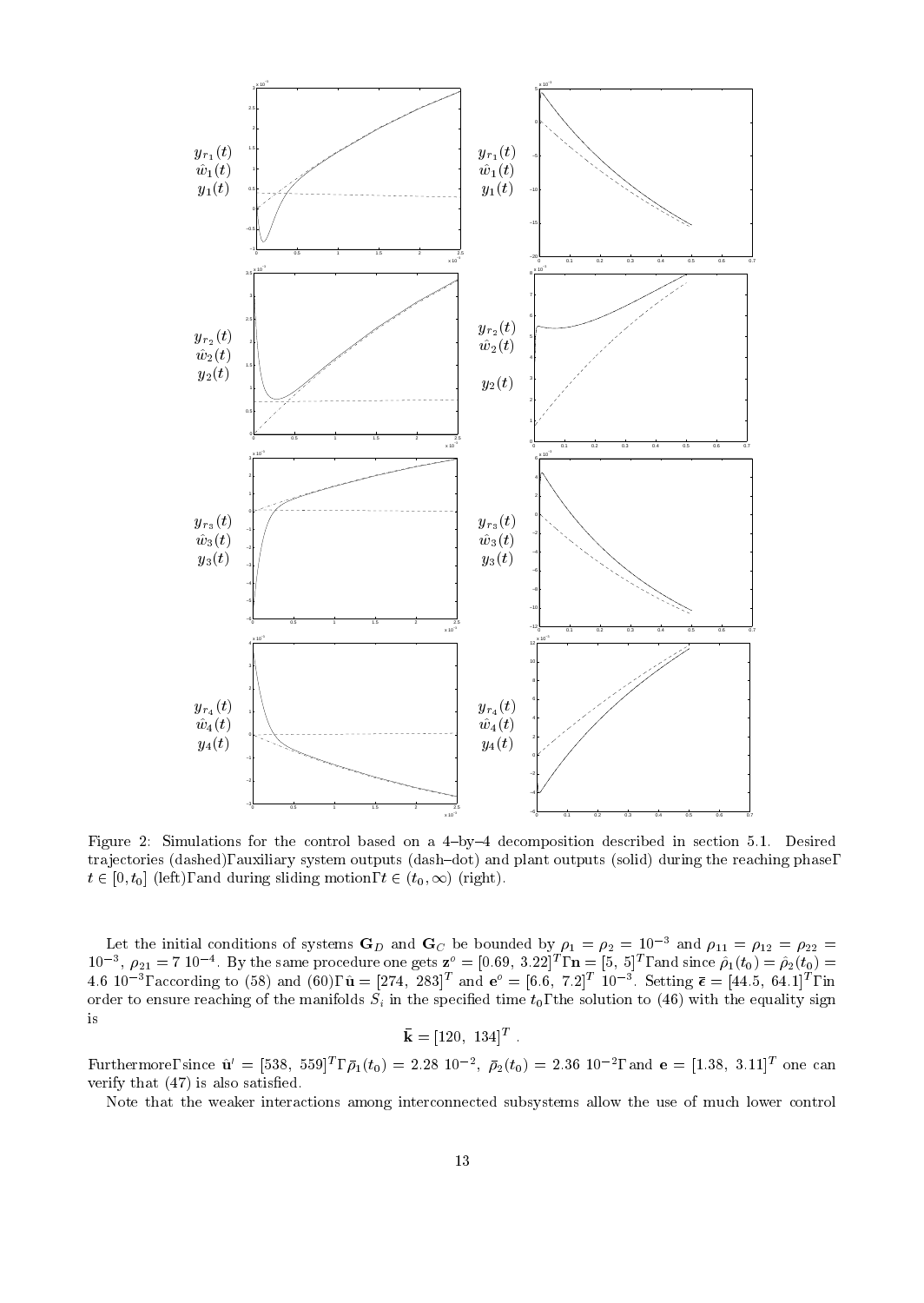

Figure 3: Control signals  $(u_1(t)$  solid,  $u_2(t)$  dashed,  $u_3(t)$  dash-dot and  $u_4(t)$  dotted) during the reaching phase (on the left) and during sliding motion (on the right) for the case of section 5.1.

efforts. The outputs of the plant and of the auxiliary systems are compared with the desired trajectories in fig. 4 while the control inputs are reported in fig. 5. The behaviour of the controlled output system is comparable with that obtained with the stricter with the stricter scheme. It is a stricted with the stricter of  $\mathcal{L}_\mathbf{X}$ 

### Conclusions

We considered under what conditions a variable structure controller designed for asymptotic output tracking on a set of nominal, decoupled MIMO subsystems, retains its performance when applied to a real plant with modelling errors and interactions among subsystems. A sufficient condition to obtain such property has been derived, which was shown to be a time-domain analogous of well-known frequency-domain dominance conditions employed in classical decentralized stabilization theory  $\dot{a}$  la Rosenbrock. As a final remark, we stress that, although we made use of the theory of sliding modes and of tools of variable structure control design, the time-domain dominance condition of theorem 1 turns out to be independent from this choice, as well as from the specifications of tracking performance. Further investigations will be devoted to understand to what extent results found in this paper can be extended to different styles of controller design.

#### Acknowledgements

The authors gratefully acknowledge the inspiration and support given to this work by Prof. Aldo Balestrino, and the helpful discussions with Prof. Antonio Vicino.

### Appendix

Case  $t \in [0, t_0]$ 

By (24), under controls (40), (43)  $\zeta_i(t)$  is bounded for  $t \in [0, t_0]$  as follows

$$
\sup_{\tau \in [0, t_0]} \|\zeta_i(\tau)\|_{\infty} \leq \sum_{j=1,N} P_{ij} (\hat{U}_j + \hat{k}_j + \bar{k}_j + N_j) + Z_i^o \tag{52}
$$

where  $P_{ij}$  is defined in (20),  $U_j$  stand for upper bounds on terms  $||P_j(A_j Z_j(t) - I_j(t))||_{\infty}$  for  $t \in [0, t_0]$ ,  $Ny_j$  is as in (8) and  $Z_i$  is given by (50).

I rovided that parameter  $\kappa_j$  is chosen according to (41), at some time  $\iota_j \in [0, \iota_0]$  manifold  $\omega_j$  is reached and a sliding motion satisfying  $\bm{\sigma}_j = \bm{\Gamma}_i(\hat{\mathbf{z}}_j - \mathbf{r}_j) = 0,$  is established for  $t \geq \hat{t}_j$ . At  $t = \hat{t}_j$  the distance  $\left\| \hat{\mathbf{z}}_j(\hat{t}_j) - \mathbf{r}_j(\hat{t}_j) \right\|_\infty$ between the states of the auxiliary and reference system is bounded by

$$
\hat{\rho}_j(\hat{t}_j) = \alpha_{(\hat{t}_j)}((\mathbf{I} - \mathbf{B}_j \mathbf{\Gamma}_j) \mathbf{A}_j) \rho_{\mathbf{r}j} + \left\| \exp((\mathbf{I} - \mathbf{B}_j \mathbf{\Gamma}_j) \mathbf{A}_j \mathbf{t}) \mathbf{B}_j \mathbf{h}(\hat{t}_j - \mathbf{t}) \right\|_{\mathcal{A}} \hat{\mathbf{k}}_j
$$
(53)

where  $\alpha_{(\tau)}(\mathbf{M}) = \sup_{0 \leq t \leq \tau} ||\exp(\mathbf{M}t)||_{\infty}$ ,  $\rho_{rj}$  is as in (10), and  $h(t)$  is the Heavyside function. Efficient techniques for providing such bounds of matrix exponentials can be found e.g. in [19] and [38]. Consider the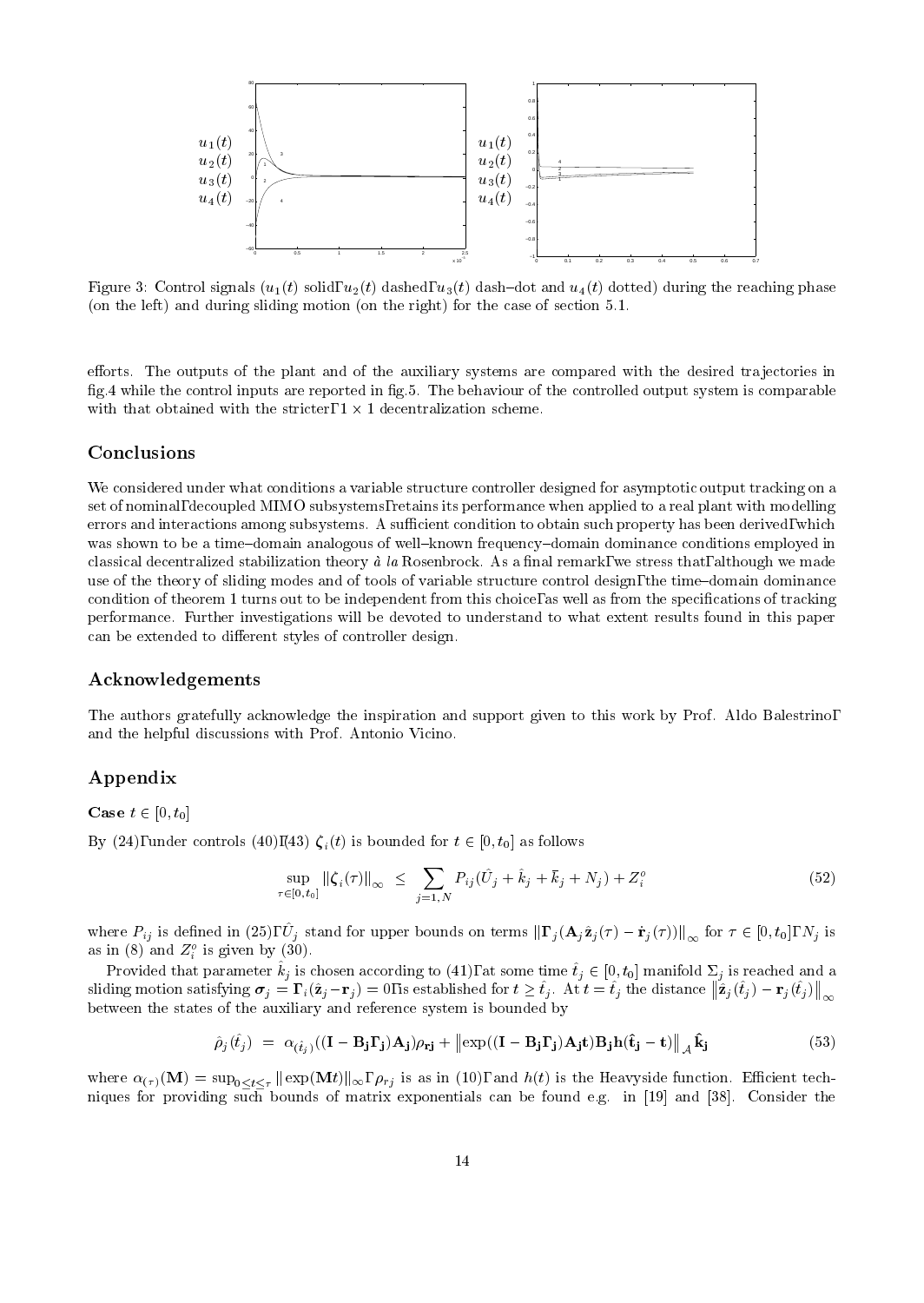

Figure 4: Simulations for the control based on a  $2$ -by-2 decomposition described in section 5.2. Desired trajectories (dashed), auxiliary system outputs (dash-dot) and plant outputs (solid) during the reaching phase,  $t \in [0, t_0]$  (left), and during sliding motion,  $t \in (t_0, \infty)$  (right).

 $\mathbf{r}_t$  channel of the jath block of the nominal system (see (1)). Introduce the transformed state variables  $\hat{\eta}^{(k)}_i = \hat{\mathbf{T}}_i^{(k)} (\hat{\mathbf{z}}_i^{(k)} - \mathbf{r}_i^{(k)})$ , with  $\hat{\mathbf{T}}_i^{(k)} \in \mathbb{R}^{n_i \times n_i \times n_j}$  given by

$$
\hat{\mathbf{T}}_{j}^{(k)} = \begin{bmatrix} \mathbf{I}_{n_j^{(k)} - 1} \mathbf{0} \\ \mathbf{\hat{T}}_{j}^{(k)} \end{bmatrix},
$$
\n(54)

Partitioning the transformed state  $\eta^{\vee}_i$  as  $\eta^{\vee}_i = \lceil \frac{\eta^{\vee}_i}{\sqrt{2k}} \rceil$  w "  $\eta_j^{\ldots,\ldots}$   $\mid \ldots$  $\hat{\eta}^{(1,k)}_{j \qquad \ \ \, \hat{\eta}^{(2,k)}_{j}} \,\,\,\left[\,\,\text{with}\,\,\hat{\eta}^{(1,k)}_{j} \in {\rm I\!R}^{n_j^{(1)}}\right]$  $(\hat{i}_{i}^{(1,k)} \in \mathbb{R}^{n_{i}^{(2)}-1}, \hat{\eta}_{i}^{(2,k)} \in \mathbb{R},$  the sliding regime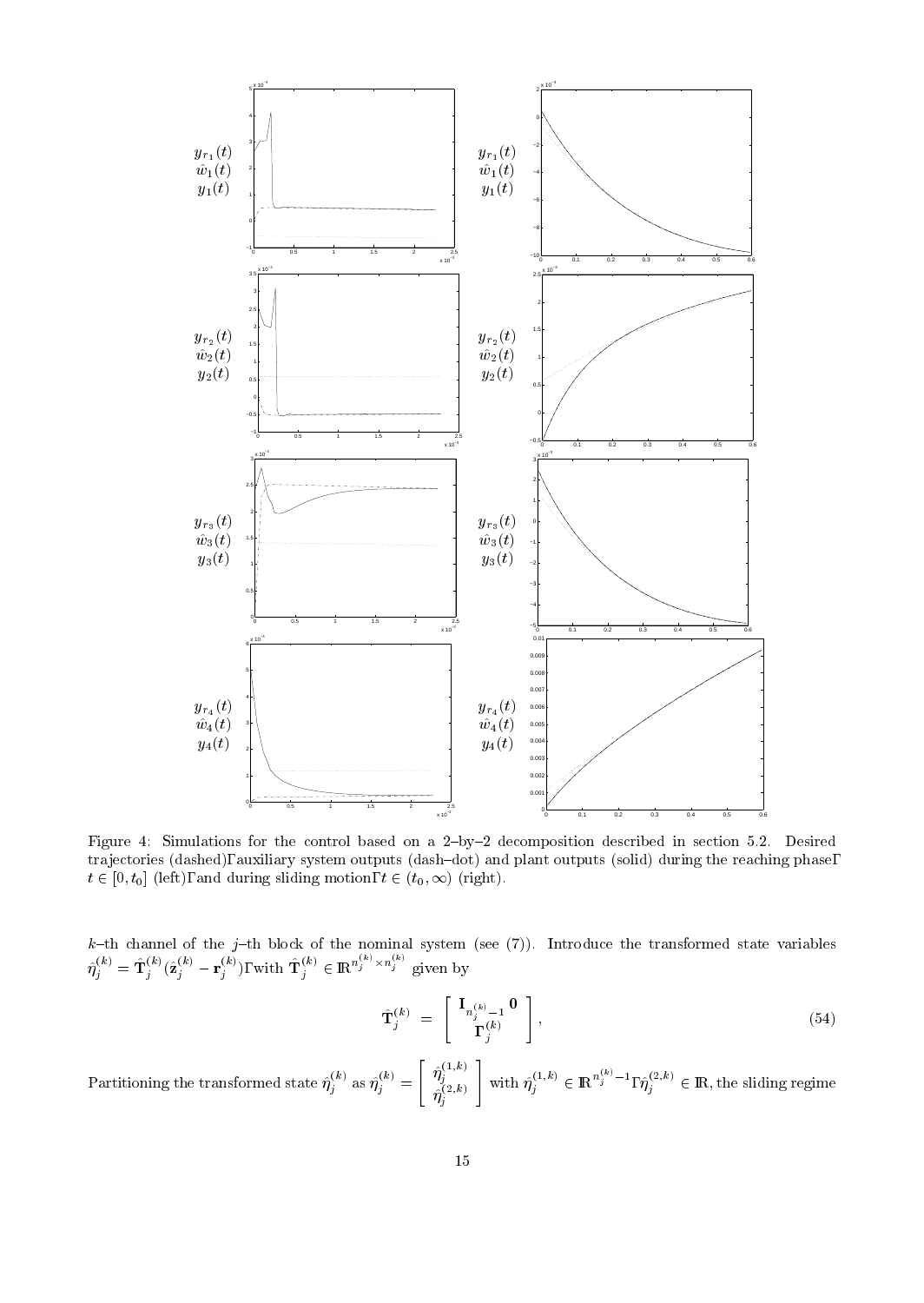

Figure 5: Control signals  $(u_1(t)$  solid,  $u_2(t)$  dashed,  $u_3(t)$  dash-dot and  $u_4(t)$  dotted) during the reaching phase (on the left) and during sliding motion (on the right) for the control described in section 5.2.

condition  $\sigma_j = \Gamma_i(\hat{\mathbf{z}}_j - \mathbf{r}_j) = 0$ , is rewritten as

$$
\hat{\eta}_i^{(2,k)} = 0 \text{ for } k = 1, \dots, m_j,
$$

while the slinding mode evolution in the  $(n_j - m_j)$  reduced state space is described by

$$
\hat{\eta}_j^{(1,k)}(t) = \exp\left(\hat{\mathbf{A}}_j(t-\hat{t}_j)\right)\hat{\mathbf{T}}_j(\mathbf{z}_j(\hat{t}_j) - \mathbf{r}_j(\hat{t}_j)) \quad \text{for } k = 1,\dots, m_j,\tag{55}
$$

where  $A_j = \text{diag}(A_j^{(1)}, \ldots, A_j^{(m_j)})$  with  $A_j^{(n)}$  the upper-left  $(n_j - 1) \times (n_j - 1)$ -block in  $T_j^{(n)} A_j^{(n)} (T_j^{(n)})^{-1}$ , and  $\mathbf{T}_j = \text{ diag}(\mathbf{T}^{\scriptscriptstyle (\mathrm{T}^{\scriptscriptstyle \mathrm{T}})}_j, \ldots, \mathbf{T}^{\scriptscriptstyle (\mathrm{T}^{\scriptscriptstyle \mathrm{T}})}_j).$ 

 $\mathbf{B}$  means of (9), and (9), and (9), and (9), and (9), and (9), and (9), and (9), and (9), and (9), and (9), and (9), and (9), and (9), and (9), and (9), and (9), and (9), and (9), and (9), and (9), and (9), and (9),

$$
\Gamma_j(\mathbf{A}_j \hat{\mathbf{z}}_j(t) - \dot{\mathbf{r}}_j(t)) = \Gamma_j \mathbf{A}_j \hat{\mathbf{T}}_j^{-1} \hat{\eta}_j + \Gamma_j(\mathbf{A}_j - \mathbf{A}_{rj}) \exp(\mathbf{A}_{rj} t) \mathbf{r}_i^o \n+ (\Gamma_j(\mathbf{A}_j - \mathbf{A}_{rj}) \exp(\mathbf{A}_{rj} t) \mathbf{B}_{rj} - \delta(t) \mathbf{I}) * \mathbf{v}_{rj}
$$
\n(56)

with  $\eta_j = [\eta_j^{\dots}, \dots, \eta_j^{\dots}]^T$ . S  $j$   $\Box$  is Hurwitz (this proceeds from the choice of stable tracking dynamics in j ), from (56) and (55)

$$
\sup_{\tau \in [0, t_0]} \|\mathbf{\Gamma}_j (\mathbf{A}_j \hat{\mathbf{z}}_j(\tau) - \dot{\mathbf{r}}_j(\tau))\|_{\infty} \leq \|\mathbf{\Gamma}_j \mathbf{A}_j \hat{\mathbf{T}}_j^{-1}\|_{\infty} \alpha_{(\hat{t}_j)}(\hat{\mathbf{A}}_j) \|\hat{\mathbf{T}}_j\|_{\infty} \hat{\rho}_j(\hat{t}_j) \n+ \|\mathbf{\Gamma}_j (\mathbf{A}_j - \mathbf{A}_{rj})\|_{\infty} \alpha_{(\hat{t}_j)}(\mathbf{A}_{rj}) \rho_{rj} \n+ \|\mathbf{\Gamma}_j (\mathbf{A}_j - \mathbf{A}_{rj}) \exp (\mathbf{A}_{rj} t) \mathbf{B}_{rj} - \delta(t) \mathbf{I} )h(\hat{t}_j - t) \|_{\mathcal{A}} V_j .
$$
\n(57)

Further, since  $\left\|\hat{\mathbf{z}}_j(\hat{t}_j) - \mathbf{r}_j(\hat{t}_j)\right\|_{\infty} \leq \left\|\hat{\mathbf{z}}_j(t_0) - \mathbf{r}_j(t_0)\right\|_{\infty} \leq \hat{\rho}_j(t_0)$  with  $\hat{\rho}_j(t_0)$  given by (53), and for any  $\tau_1 > \tau_2$ it holds  $\alpha_{(\tau_1)}(\mathbf{M}) \geq \alpha_{(\tau_2)}(\mathbf{M})$ , upper bounds  $\sigma_j$  in (52) can be obtained from (57) as follows

$$
\hat{U}_j = \left\| \mathbf{\Gamma}_j \mathbf{A}_j \hat{\mathbf{T}}_j^{-1} \right\|_{\infty} \alpha_{(t_0)}(\hat{\mathbf{A}}_j) \left\| \hat{\mathbf{T}}_j \right\|_{\infty} \hat{\rho}_j(t_0) + \left\| \mathbf{\Gamma}_j (\mathbf{A}_j - \mathbf{A}_{rj}) \right\|_{\infty} \alpha_{(t_0)}(\mathbf{A}_{rj}) \rho_{rj} \n+ \left\| (\mathbf{\Gamma}_j (\mathbf{A}_j - \mathbf{A}_{rj}) \exp (\mathbf{A}_{rj} t) \mathbf{B}_{rj} - \delta(t) \mathbf{I}) h(t_0 - t) \right\|_{\mathcal{A}} V_j
$$
\n(58)

with  $\mathbf{I}_j$  as in (54) and  $V_j$  as in (10).

By similar arguments, the evolution of  $e_i(t)$  for  $t \in [0, t_0]$ , according to (42) under control (43), is bounded as follows

$$
\sup_{\tau \in [0,t_0]} ||\mathbf{e}_i(\tau)||_{\infty} \leq \bar{\rho}_i(t_0) = \alpha_{(t_0)}(\mathbf{A}_i t_0) \rho_i + ||\exp(\mathbf{A}_i \tau) \mathbf{B}_i h(t_0 - \tau)||_{\mathcal{A}} (\bar{k}_i + N_i + ||\zeta_i(\tau)h(t_0 - \tau)||_{\infty}) \tag{59}
$$

with  $\rho_i$  as in (6). Hence, introducing

$$
E_i^o = \|\mathbf{C}_i \mathbf{B}_i\|_{\infty}^{-1} \|\mathbf{C}_i \mathbf{A}_i\|_{\infty} \alpha_{(t_0)}(\mathbf{A}_i) \rho_i \tag{60}
$$

$$
R_i = \|\mathbf{C}_i \mathbf{B}_i\|_{\infty}^{-1} \|\mathbf{C}_i \mathbf{A}_i\|_{\infty} \|\exp(\mathbf{A}_i t) \mathbf{B}_i h(t_0 - t)\|_{\mathcal{A}}
$$
(61)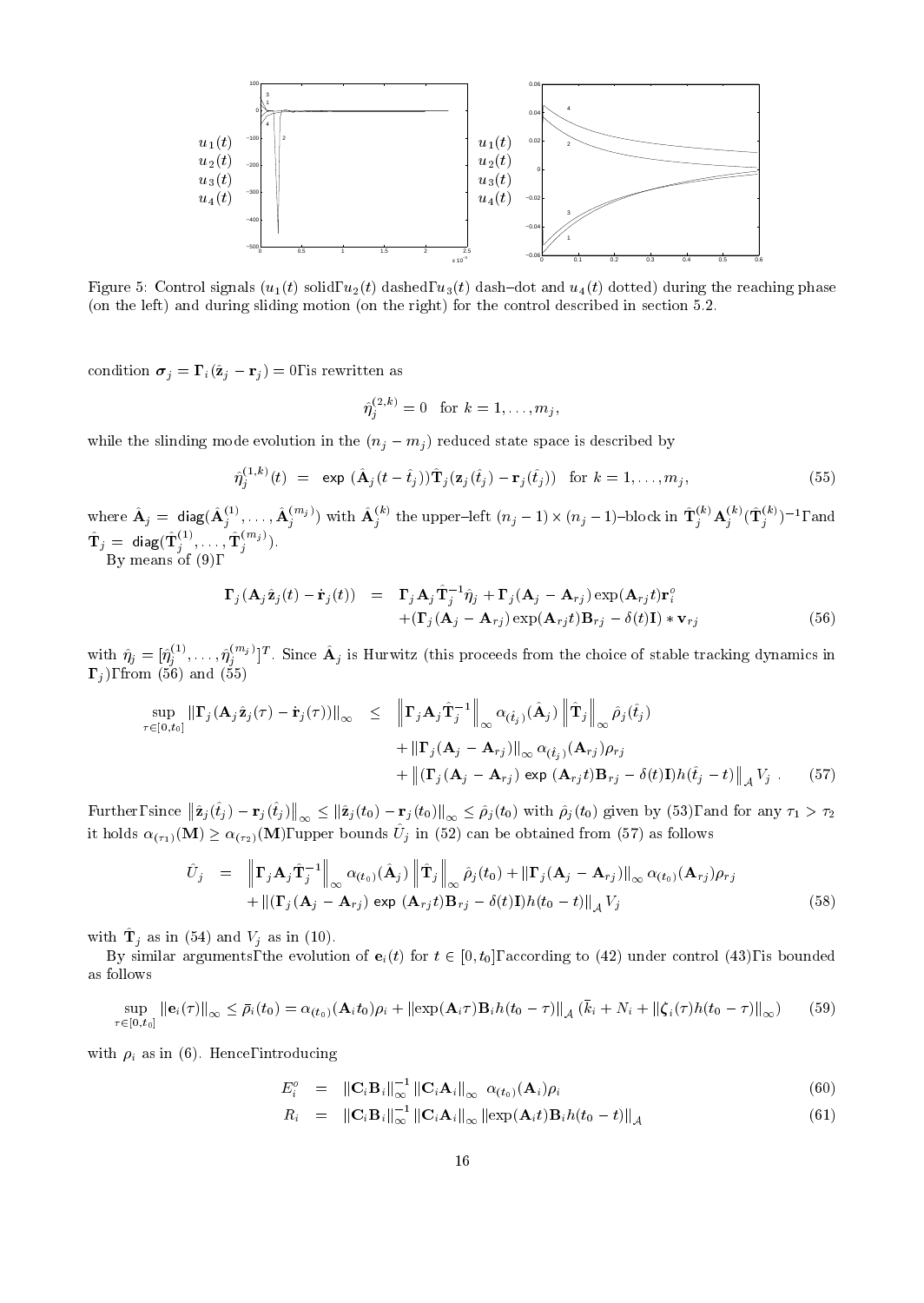from  $(59)$  and  $(52)$ , we get

$$
\sup_{\tau \in [0, t_0]} \|\mathbf{C}_i \mathbf{B}_i\|_{\infty}^{-1} \|\mathbf{C}_i \mathbf{A}_i \mathbf{e}_i(\tau)\|_{\infty} \le E_i^o + R_i \left(\bar{k}_i + N_i + \sum_{j=1, N} P_{ij} (\hat{U}_j + \hat{k}_j + \bar{k}_j + N_j) + Z_i^o\right) \tag{62}
$$

 $\mathbf{1}$ 

Note that, since  $\iota_0$  is a design parameter, terms  $E_i, K_i$  can be made arbitrarily small at the expenses of the control effort.

Let  $\bf n$  denote diag( $n_i$ ) and let  $\bf k, z^*$  erg  $\bf u$  and  $\bf \epsilon$  stand for the N-dimensional vectors collecting terms  $\kappa_i$ (as in (41)),  $Z_i$  (as in (50)),  $E_i$  (as in (60)),  $U_i$  (as in (58)) and  $\epsilon_i$  (as in (45)), respectively. By (62) and (52), attractivity conditions (44) for  $t \in [0, t_0]$  are met by any **K** solving

$$
\bar k ~\ge~ (P+R(I+P))\bar k + (I+R)(P(\hat u+\hat k) + z^{\scriptscriptstyle\circ}) + (I+R)(I+P)n + e^{\scriptscriptstyle\circ} + \bar \epsilon.
$$

Hence, since by hypothesis matrix  $P$  satisfies the dominance condition (26) and matrix  $R$  can be made arbitrarily small by suitable choice of  $t_0$ , it is always possible to obtain  $\rho_{PF}(\mathbf{P} + \mathbf{R}(\mathbf{P} + \mathbf{I})) < 1$  so the inequality can be solvable for positive k

#### Case  $t \in (t_0, \infty)$

Also in this case, an upper bound for  $\zeta_i(t)$  for  $t>t_0$  can be given as

$$
\sup_{\tau \in (t_0,\infty)} ||\zeta_i(\tau)||_{\infty} = ||\zeta_i(t+t_0)||_{\infty} \leq \sum_{j=1,N} P_{ij}(\hat{U}'_j + \hat{k}_j + \bar{k}_j + N_j) + Z_i^o , \qquad (63)
$$

where  $N_j$  is as in (8),  $Z_i$  is as in (50), and upper bounds  $U_j$  on terms  $\| \mathbf{I}_j (A_j \mathbf{z}_j (t + t_0) - \mathbf{r}_j (t + t_0)) \|_\infty$  are obtained as in (58) with  $\alpha$ () evaluated on the infinite horizon, i.e.

$$
\hat{U}'_j = \left\| \mathbf{\Gamma}_j \mathbf{A}_j \hat{\mathbf{T}}_j^{-1} \right\|_{\infty} \alpha(\hat{\mathbf{A}}_j) \left\| \hat{\mathbf{T}}_j \right\|_{\infty} \hat{\rho}_j(t_0) + \left\| \mathbf{\Gamma}_j (\mathbf{A}_j - \mathbf{A}_{rj}) \right\|_{\infty} \alpha(\mathbf{A}_{rj}) \rho_{rj} \n+ \left\| \mathbf{\Gamma}_j (\mathbf{A}_j - \mathbf{A}_{rj}) \exp (\mathbf{A}_{rj} t) \mathbf{B}_{rj} - \delta(t) \mathbf{I} \right\|_{\mathcal{A}} V_j.
$$
\n(64)

Furthermore, introducing the state variables  $\eta_i^{\otimes i} = \lceil \frac{r_i}{r_i^i} \rceil$ "  $\eta_i^{x_1,\dots, x_n}$  $\left. \begin{array}{c} \bar{\eta}^{(1,k)}_i\\ \bar{\eta}^{(2,k)}_i \end{array} \right] \;\; = \;\; \bar{\mathbf{T}}_i^{(k)} \mathbf{e}_i, \; \text{with} \; \bar{\eta}^{(1,k)}_i \in \, \mathbb{R}^{n_i^{(k)}-1}, \; \bar{\eta}^{(2,k)}_i \, \in \, \mathbb{R},$ where matrix  $\mathbf{T}^{(n)}_i$  is defined similarly to (54)  $\mathbf{T}^{(n)}_i \equiv \begin{bmatrix} 1 & k \end{bmatrix}$  $\begin{bmatrix} \mathbf{I}_{n_i-1} & \mathbf{0} \end{bmatrix}$  $\mathbf{C}_i^{(k)}\left.\vphantom{\sum}\right],\text{the mot}$ , the motion along the motion along the sliding surface  $\Omega$  can be seen as  $\Omega$  can be seen as  $\Omega$ be described by

$$
\bar{\boldsymbol{\eta}}_i^{(1)}(t-t_0) = \exp(\bar{\mathbf{A}}_i(t-t_0))\bar{\boldsymbol{\eta}}_i^{(1)}(t_0).
$$

with  $\mathbf{I}_i \mathbf{A}_i \mathbf{I}_i = \begin{bmatrix} \overline{\mathbf{A}} & 21 & \overline{\mathbf{A}} & 22 \end{bmatrix}$  $\left[\begin{array}{cc} \mathbf{A}_i & \mathbf{A}_i^{12} \ \bar{\mathbf{A}}_i^{21} & \bar{\mathbf{A}}_i^{22} \end{array}\right]$  and  $\bar{\mathbf{T}}_i$ and  $\mathbf{T}_i = \text{diag}(\mathbf{T}_i^{(1)}, \ldots, \mathbf{T}_i^{(m_i)})$ . Under hypothesys  $H1'$ , this sliding motion is stable. Therefore,

$$
\sup_{\tau \in (t_0, \infty)} \|\mathbf{C}_i \mathbf{B}_i\|_{\infty}^{-1} \|\mathbf{C}_i \mathbf{A}_i \mathbf{e}_i(\tau)\|_{\infty} \leq E_i = \|\mathbf{C}_i \mathbf{B}_i\|_{\infty}^{-1} \left\| \mathbf{C}_i \mathbf{A}_i \bar{\mathbf{T}}^{-1} \right\|_{\infty} \alpha(\bar{\mathbf{A}}_i^{11}) \left\| \bar{\mathbf{T}} \right\|_{\infty} \bar{\rho}_i(t_0) .
$$
 (65)

with  $\bar{\rho}_i(t_0)$  as in (59). Denoting by  $\hat{\mathbf{u}}'$  and e the N-dimensional vectors of entries  $\hat{U}'_i$  (as in (64)) and  $E_i$  (as in (65)), respectively, conditions (44) are met for  $t > t_0$  by any **K** satisfying

$$
\mathbf{k} \ \geq \ \mathbf{P}\mathbf{k} + \mathbf{P}(\hat{\mathbf{u}}' + \mathbf{k}) + \mathbf{z}^o + (\mathbf{I} + \mathbf{P})\mathbf{n} + \mathbf{e}.
$$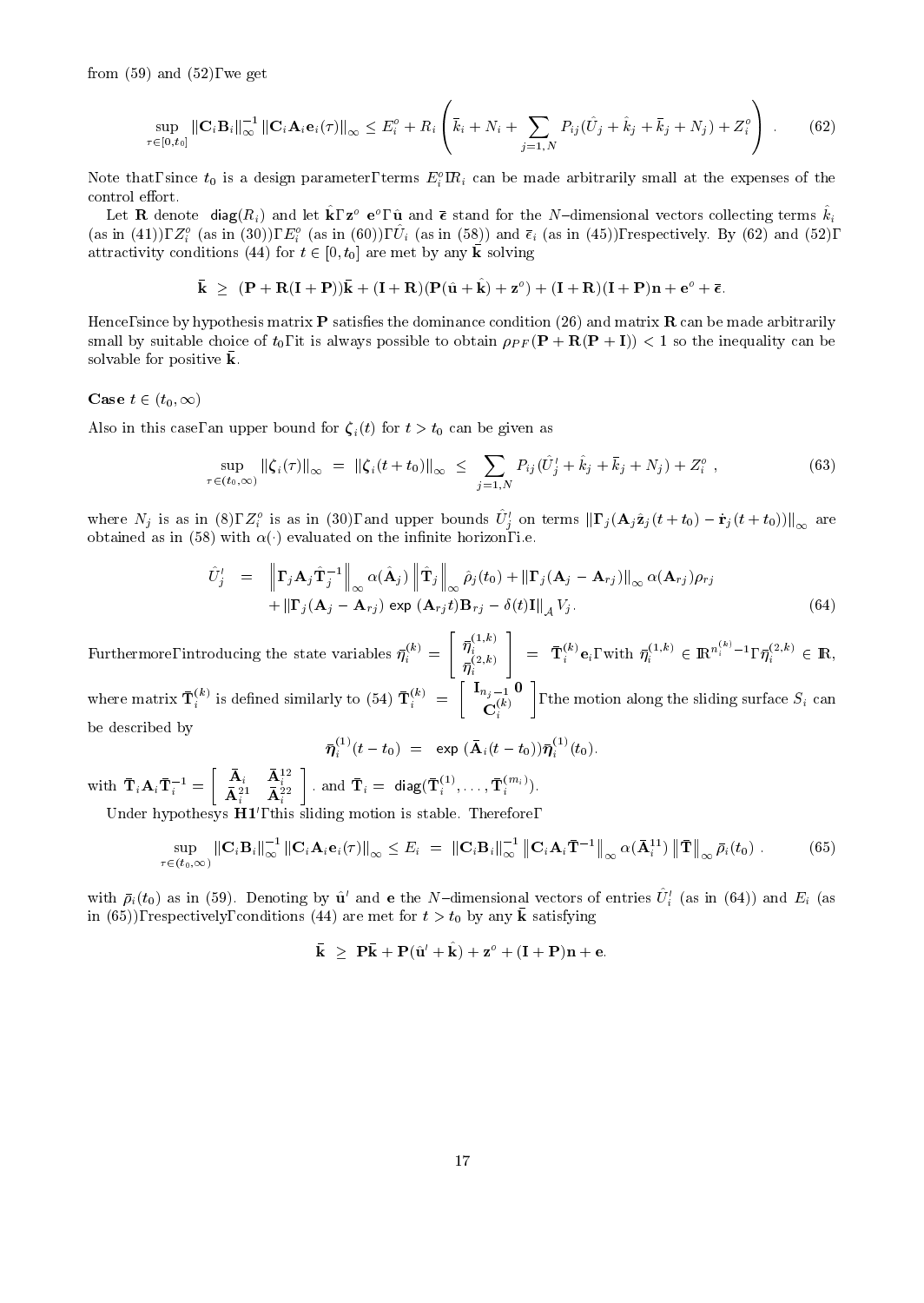# References

- [1] Araki, M., and Nwokah, O.I.: "Bounds for closed-loop transfer functions of multivariable systems", IEEE Transactions on Automatic Control, Vol. AC-20, No. 5, pp. 666-670, 1975.
- [2] Balestrino, A., De Maria, G., and Zinober, A.S.I.: "Nonlinear adaptive model-following control", Automatica, Vol. 20, No. 5, pp. 559-568, 1984.
- [3] Balluchi, A.: "Decentralizzazione, Robustezza e Ottimalità nel Controllo a Struttura Variabile", Ph.D. Thesis, University of Pisa, Italy, 1996.
- [4] A. Balluchi, A. Bicchi: "Necessary and Sufficient Dominance Conditions for Robust Decentralization of VS Tracking Control", Proc. 4th European Control Conference, Brussels, Belgium, 1997.
- [5] Balluchi, A., Balestrino, A., and Bicchi, A. : "Efficient parallel Algorithm for Optimal Block Decomposition of Transfer Function Matrices for Decentralized Control of Large-Scale Systems", Proc. 32nd Conference on Decision and Control, San Antonio, Texas, 1993, pp. 3750–3755.
- [6] Bennet, W.H., and Baras, J.S.: "Block diagonal dominance and design of decentralized compensator", Proc. IFAC Symp.Large Scale Syst. Theory, Appl., Toulouse, France, pp. 93-102, 1962.
- [7] Bicchi, A., Balluchi, A., and Balestrino, A.: \A Diagonal Dominance Condition for the Robust Decentralized Variable Structure Control", Proc. 33rd Conference on Decision and Control, Lake Buena Vista, Florida, pp. 2324-2329, 1994.
- [8] Chen, Y.H., Leitmann, G., and Xiong, Z.K.: "Robust control design for interconnected systems with time varying uncertainties", International Journal of Control, Vol. 54, No. 5, pp. 1119-1142, 1991.
- [9] Davison, E.J.: \The robust decentralized control of a general servomechanism problem", IEEE Transactions on Automatic Control, Vol. AC{21, No. 1, pp. 14{24, 1976.
- [10] DeCarlo, R.A., Zak, S.H., and Matthews, G.P.: \Variable structure control of nonlinear multivariable systems: a tutorial", Proceedings of the IEEE, Vol.76, No.3, pp.  $212{-}232$ , 1988.
- [11] Dorling, C. M., and Zinober, A.S.I.: "Two approaches to hyperplane design in multivariable variable structure control systems", International Journal of Control, Vol. 44, No.1, pp. 65-82, 1986.
- [12] Doyle, J.C.: "Robustness of Multiloop Linear Feedback Systems", Proc. Conference on Decision and Control, New York, NY, pp. 12-18, 1979.
- [13] Doyle, J.C.: \Analysis of Feedback Systems with Structured Uncertainties", Proc. IEE, part D, Vol. 129, No. 6, pp. 242-250, 1982
- [14] Feingold, D.G., and Varga, R.S.: "Block Diagonally Dominant Matrices and Generalizations of the Gerschgorin Circle Theorem", Pacific Journal of Math., Vol. 12, No. ??, pp. 1241-1250, 1962.
- [15] Fiedler, M.: "Some estimates of spectra of matrices", in Symp. on Numerical Treatment of Ordinary Differantial, Integral, and Integro-Differential Equations. Basel Switzerland: Birkhauser Verlag, pp. 33-36, 1961.
- [16] Gantmacher, F.R.: \The theory of matrices", Chelsea Publishing Company, New York, N.Y., 1977.
- [17] Gavel, D.T., and Siljak, D.D.: "Decentralized adaptive control: structural conditions for stability", IEEE Transactions on Automatic Control, Vol. 34, No. 4, pp. 413-426, April 1989.
- [18] Ioannou, P.A.: "Decentralized adaptive control of interconnected systems", IEEE Transactions on Automatic Control, Vol. AC-31, No. 4, pp. 291-298, April 1986.
- [19] Kagstrom, B.: "Bounds and Pertubation Bounds for the Matrix Esponential", BIT (Nordisk Tidskrift for Informationsbehandling), Vol. 17, No. 1, pp.  $39-57$ , 1977.
- [20] Khammash, M.H.: "Robust Steady State Tracking", IEEE Transactions on Automatic Control, Vol. 40, No. 11, pp. 1872-1880, 1995.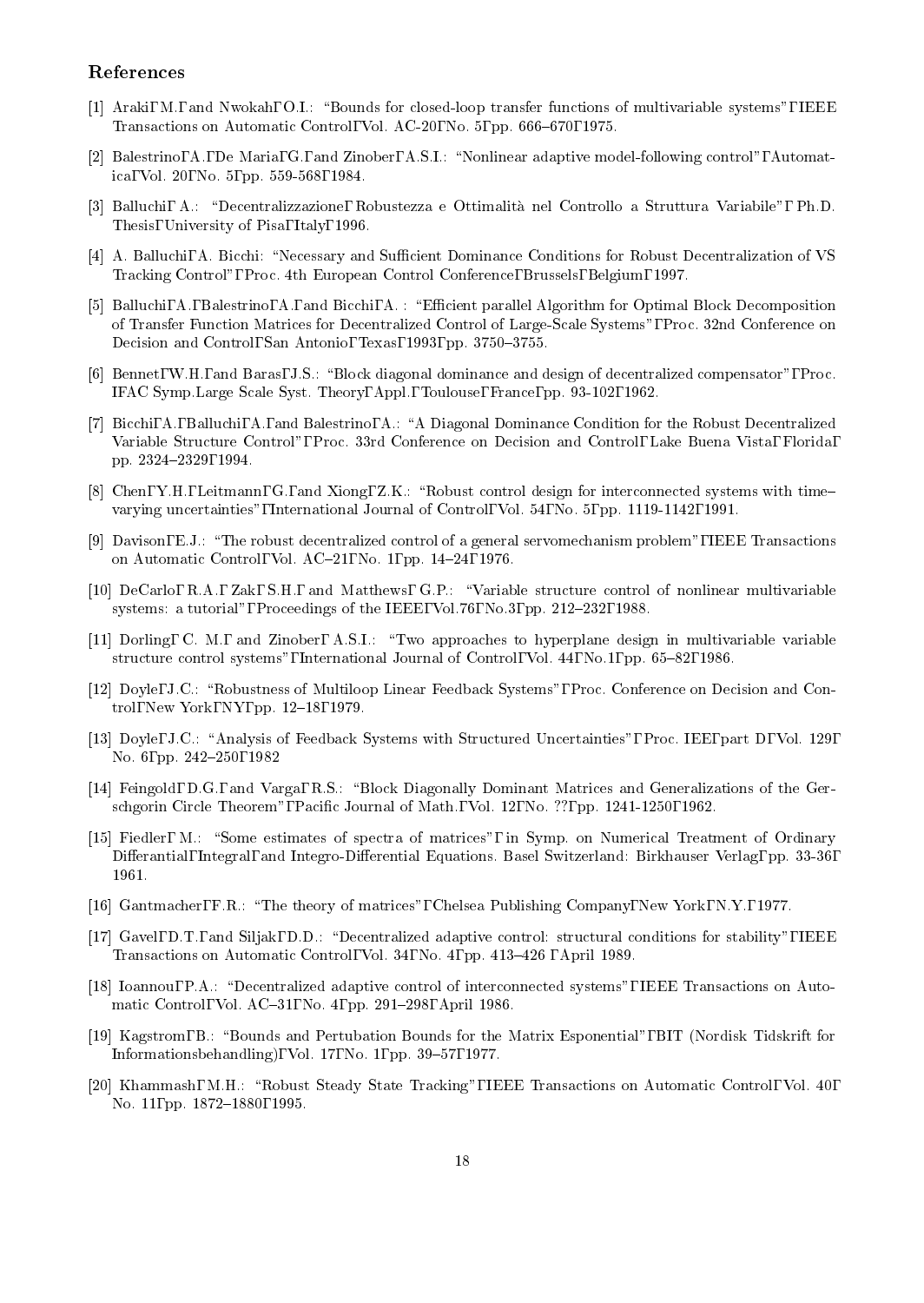- [21] Khammash, M. and Dahleh, M.: \Time-varying control and the robust performance of systems with structured norm-bounded perturbations", Automatica, Vol. 28, No. 4, pp. 819-821, July 1992.
- [22] Khammash, M.H., and Pearson, J. B.: "Performance Robustness of Discrete-Time Systems with Structured Uncertainty", IEEE Transactions on Automatic Control, Vol. 36, No. 4, pp. 398–412, 1991
- [23] Khurana, H., Ahson, S.I., and Lamba, S.S.: "On stabilization of large-scale control systems using variable structure systems theory", IEEE Transactions on Automatic Control, Vol. AC-31, No. 2, pp. 176-178, 1986.
- [24] Kwatny, H. G., and Kalnitsky, K. C.: "On Alternative Methodologies for the Design of Robust Linear Multivariable Regulators", IEEE Transactions on Automatic Control, Vol. AC-23, No. 5, pp. 930-933, 1978.
- [25] Lefebvre, S., Richter, S., and DeCarlo, R.: \Control of a class of nonlinear systems by decentralized control", IEEE Transactions on Automatic Control, Vol. AC-27, No. 2, pp. 492-494, April 1982.
- [26] Limebeer, D.J.N.: \The application of generalized diagonal dominance to linear stability theory", International Journal of Control, Vol. 36, No. 2 pp. 183-212, 1982.
- [27] Matthews, G.P., and DeCarlo, R.A.: "Decentralized variable structure control of interconnected multiinput/multi-output nonlinear systems", Circuits, Systems Signal Processing, Vol.6, No. 3, pp.363-387, 1987.
- [28] Matthews, G.P., and DeCarlo, R.A.: "Decentralized tracking for a class of interconnected nonlinear systems using variable structure control", Automatica, Vol. 24, No. 2, pp.187-193, 1988.
- [29] Nwokah, O.D.I.: \The robust decentralised stabilisation of complex feedbak systems", IEE Proceedings, Vol. 134, Pt. D, no 1, pp. 43-47, January 1987.
- [30] Ohta, Y., Siljak, D.D., and Matsumoto, T.: "Decentralized Control Using Quasi-Block Diagonal Dominance of Transfer Function Matrices", IEEE Transactions on Automatic Control, Vol. AC-31, No. 5, pp. 420-429, May 1986.
- [31] Rosenbrock, H.H.: \Computer-Aided Control System Design", London, Academic Press, 1974.
- [32] Shi, L., and Singh, S.K.: "Decentralized control for interconnected uncertain systems: extensions to higher order uncertainties", International Journal of Control, Vol. 57, no. 6, pp. 1453–1468, 1993.
- [33] Siljak, D.D.: "Large-Scale Dynamic Systems", Amsterdam, The Netherlands, North-Holland, 1978.
- [34] Singh, S.K.: "Decentralized variable structure control for tracking in nonlinear systems", International Journal of Control, Vol. 52, No. 4, pp.811-831, 1990.
- [35] Slotine, J.J.E., Hedrick, J.K., and Misawa, E.A.: "On sliding observers for nonlinear systems", Transactions of the ASME. Journal of Dynamic Systems, Measurement and Control Vol.109, No. 3, pp.245–252, Sept. 1987.
- [36] Slotine, J.J.E., and Sastry, S.S.: \Tracking control of nonlinear systems using sliding surfaces with applications to robot manipulators", International Journal of Control, Vol. 38, No. 3, pp. 465-492, Sept. 1983.
- [37] Utkin, V.I.: "Variable structure systems with sliding modes: a survey", IEEE Transactions on Automatic Control, Vol.22, No. 2, pp. 212-222, 1977.
- [38] Van Loan, C.: "The Sensitivity of the Matrix Exponential", SIAM Journal of Number Analysis., Vol. 14, No. 6, pp. 971-981, December 1977.
- [39] Vidyasagar, M.: "Nonlinear Systems Analysis", Prentice-Hall, Inc., Englewood Cliffs, N.J., 1978.
- [40] Walkott, B.L., and Zak, S. H.: \Combined Observer{Controller Synthesis for Uncertain Dynamical Systems with Applications", IEEE Transaction on Systems, Man and Cybernetics, Vol. 18, No. 1, pp. 88-104, 1988.
- [41] Yeung, L.F., and Bryant, G.F.: "New Dominance Concepts for Multivariable Control Systems Design", International Journal of Control, Vol. 55, No. 4, pp. 969–988, 1992.
- [42] Young, K.K.D.: "Design of variable structure model-following system" IEEE Transactions on Automatic Control, Vol. AC-23, No. 6, pp.1079-1085, Dec. 1978.